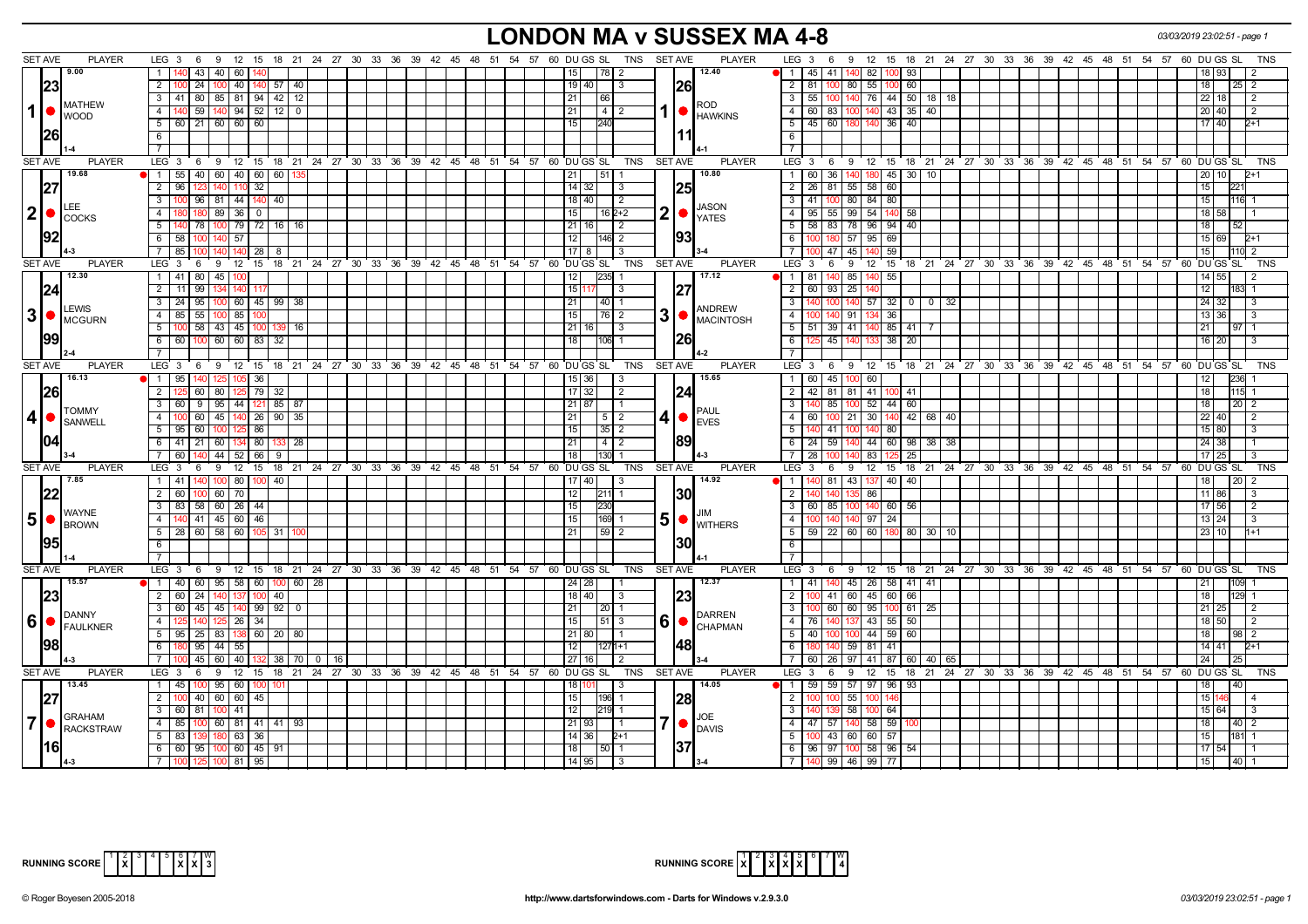## **LONDON MA v SUSSEX MA 4-8** *03/03/2019 23:03:06 - page 2*

| <b>SET AVE</b>  | <b>PLAYER</b>     | LEG 3<br>9<br>- 12<br>6                             | 15 18 21 24 27 30 33 36 39 42 45 48 51 54 57 60 DUGS SL     |                                                      | TNS<br><b>SET AVE</b><br><b>PLAYER</b>                                                                                                                                                 | 12 15 18 21 24 27 30 33 36 39 42 45 48 51 54 57<br>60 DU GS SL<br>TNS<br>LEG 3<br>9                              |
|-----------------|-------------------|-----------------------------------------------------|-------------------------------------------------------------|------------------------------------------------------|----------------------------------------------------------------------------------------------------------------------------------------------------------------------------------------|------------------------------------------------------------------------------------------------------------------|
|                 | 3.00              | 83 60 40 58 56<br>84                                |                                                             |                                                      | 20 <br>11.71<br>21                                                                                                                                                                     | 77<br>$\overline{0}$<br>20<br>41<br>140<br>21   20<br>123.                                                       |
| 19              |                   | 45<br>2 60<br>$45 \mid 40 \mid$<br>100              |                                                             |                                                      | 15<br> 25 <br>$211$ 1                                                                                                                                                                  | 2<br>32<br>100 59<br>115 39<br>18   1<br>-3<br>156                                                               |
|                 |                   | 45 46 85 60 55 46<br>3<br>45                        |                                                             |                                                      | 21<br>119                                                                                                                                                                              | $54 \mid 24$<br>3<br>82 58<br>83<br>19   24<br>100                                                               |
| 8               | TOM<br>MCGURN     | 47<br>58 100<br>$\overline{4}$<br>3                 | $59$ 60                                                     |                                                      | <b>TONY</b><br>8<br> 174  1<br>18<br><b>PETERS</b>                                                                                                                                     | $\overline{4}$<br>60<br>$\sqrt{28}$<br>81<br>100 81<br>21   14                                                   |
|                 |                   | 5                                                   |                                                             |                                                      |                                                                                                                                                                                        | 5                                                                                                                |
|                 |                   | 6                                                   |                                                             |                                                      | 37                                                                                                                                                                                     | 6                                                                                                                |
|                 |                   |                                                     |                                                             |                                                      |                                                                                                                                                                                        | $\overline{7}$                                                                                                   |
| <b>SET AVE</b>  | <b>PLAYER</b>     | LEG <sup>3</sup><br>6                               | 9 12 15 18 21 24 27 30 33 36 39 42 45 48 51 54 57 60 DUGSSL |                                                      | <b>SET AVE</b><br><b>PLAYER</b><br>TNS                                                                                                                                                 | $LEG \ 3 \ 6$<br>9 12 15 18 21 24 27 30 33 36 39 42 45 48 51 54 57 60 DUGS SL<br>TNS                             |
|                 | 12.98             | $59 \mid 75$<br>44<br>41<br>1   77                  | $100$ 31 34                                                 |                                                      | 40 <br>14.70<br> 24                                                                                                                                                                    | 60<br>33 48 16<br>60<br>16 <sup>1</sup><br>43<br>41<br>25 I                                                      |
| 25              |                   | $\overline{2}$<br>60<br>81 99                       | 86 64                                                       |                                                      | 18<br> 24 <br>11                                                                                                                                                                       | 63<br>85<br>32<br>$\overline{2}$<br>60<br>17 63<br>l 81                                                          |
|                 | BEN               | 95<br>3   45  <br>80 100<br>100 I                   | 81                                                          |                                                      | 18 81<br>$\overline{2}$<br><b>AEGIR</b>                                                                                                                                                | 60<br>59 60<br>60<br>3<br>60 85<br>18<br>117                                                                     |
| 9   C           | <b>CHEESEMAN</b>  | 96<br>57 58<br>4 I                                  | $114$ 36                                                    |                                                      | $\left  9 \right $ <b>B</b> JORNSSON<br>16 36 <br>$\sqrt{2}$                                                                                                                           | 55<br>60<br>126<br>4<br>100 60<br>15                                                                             |
|                 |                   | 45<br>5  <br>136 58                                 | 90   38                                                     |                                                      | 17 38<br>$\overline{2}$                                                                                                                                                                | 5<br>60<br>60 60<br>60<br>36 <sup>1</sup><br>18  <br>100                                                         |
| 176             |                   | 68<br>6<br>43 98                                    | $24$ 31 57                                                  |                                                      | 27<br>21<br> 40                                                                                                                                                                        | 60<br>36 20<br>6<br>100 60<br>21   20                                                                            |
|                 |                   | 7 55 60<br>60   134  <br>100 I                      | 76                                                          |                                                      | 18 <br> 16 2                                                                                                                                                                           | $\overline{0}$<br>$19$ 32<br>60 69<br>32<br>100                                                                  |
| <b>SET AVE</b>  | <b>PLAYER</b>     | LEG <sub>3</sub><br>້ 12<br>- 6<br>-9               | $15 \quad 18 \quad 21$                                      | 24 27 30 33 36 39 42 45 48                           | 60 DUGS SL<br><b>SET AVE</b><br><b>PLAYER</b><br>51 54 57<br>TNS                                                                                                                       | LEG <sup>3</sup><br>$12 \quad 15$<br>18 21 24 27 30 33 36 39 42 45 48 51 54 57<br>60 DU GS SL<br>9<br>TNS<br>- 6 |
|                 | 15.00             | 69                                                  | 32                                                          |                                                      | 15.26<br>32<br>18                                                                                                                                                                      | $\mathbf{1}$<br>60<br>l 46 l<br>15.                                                                              |
| 27              |                   | 60<br>$140$ 55<br>2 85                              | $143 \mid 58$                                               |                                                      | 29<br>18<br> 60 1                                                                                                                                                                      | $32 \mid 40$<br>84 90<br>$\overline{2}$<br>$95 \ 60$<br>$19$ 40<br>1001                                          |
|                 | DAVID             | $\overline{\phantom{a}3}$<br>60<br>140 45 81 75     |                                                             |                                                      | 17<br>75<br>  2                                                                                                                                                                        | 85<br>$\overline{\cdot \cdot \cdot}$<br>$\overline{22}$<br>$140$ 2<br>140 81<br>15                               |
| 10 <sub>1</sub> | <b>WAWRZEWSKI</b> | 56<br>4 I<br>180 76                                 |                                                             |                                                      | $10$ $\bullet$ $\overline{R}$ $\overline{R}$ $\overline{R}$ $\overline{R}$ $\overline{R}$ $\overline{R}$ $\overline{R}$ $\overline{R}$ $\overline{R}$ $\overline{R}$<br>12<br>$1492+1$ | $\overline{4}$<br>135 45<br>81<br>100<br>15 45                                                                   |
|                 |                   | 25<br>$5$ $\overline{\phantom{a}}$<br>60 100 60 100 |                                                             |                                                      | 18<br> 56 3                                                                                                                                                                            | 59<br>5<br>140 83 38<br>17 38<br>81                                                                              |
|                 |                   | $6$ 41 60 60 60<br>100                              |                                                             |                                                      | 49 <br>15<br>$180$ 1                                                                                                                                                                   | 83 55 60<br>6<br>121 45<br>18 1<br>137                                                                           |
|                 |                   |                                                     |                                                             |                                                      |                                                                                                                                                                                        |                                                                                                                  |
| <b>SET AVE</b>  | <b>PLAYER</b>     | LEG <sub>3</sub><br>9<br>ີ 12<br>15<br>- 6          |                                                             | 18 21 24 27 30 33 36 39 42 45 48 51 54 57 60 DUGS SL | <b>TNS</b><br><b>SET AVE</b><br><b>PLAYER</b>                                                                                                                                          | 21 24 27 30 33 36 39 42 45 48 51 54 57 60 DUGS SL<br>LEG 3<br>12<br>15<br>18<br><b>TNS</b><br>9<br>-6            |
|                 | 15.43             | $121$ 63<br>92<br>1   41<br>180                     |                                                             |                                                      | 14.65<br>$142+1$<br>15                                                                                                                                                                 | 16<br>85 75<br>$\overline{1}$<br>60 I<br>140<br>16  <br>16 I                                                     |
| 26              |                   | $2 \mid 43$<br>56 <sup>1</sup><br>81   85           | $102$ 56 $\frac{1}{58}$                                     |                                                      | 24 <br>21<br> 20                                                                                                                                                                       | 82<br>$21 \ 58$<br>41<br>60<br>100 60<br>58                                                                      |
|                 | <b>STEVEN</b>     | $\overline{60}$<br>41<br>81<br>140<br>-3<br>96      | $43 \mid 30 \mid$<br>$\mathbf 0$                            |                                                      | 24<br>$10$   1<br>ANDY                                                                                                                                                                 | 88 <sup>1</sup><br>59<br>99 40<br>16<br>$25$ $\overline{\phantom{1}}$<br>0   16  <br>16<br>83                    |
| 11              | FERGUSON          | 92<br>$-4$<br>77<br>92                              |                                                             |                                                      | 1<br>$14 \mid 92$<br>$\overline{2}$<br><b>DERRICK</b>                                                                                                                                  | $\overline{4}$<br>81 42 81<br>21<br>276<br>12 I                                                                  |
|                 |                   | 5<br>41<br>95                                       | $65$   20                                                   |                                                      | $18$   20<br>$_{P+1}$                                                                                                                                                                  | 5<br>20<br>$\sqrt{20}$ 3<br>45<br>18 l<br>76 I                                                                   |
|                 |                   | 93<br>6 56<br>$\overline{55}$<br>89                 | $36 \mid 52 \mid$<br>$\overline{20}$                        |                                                      | <u>1411</u><br>23 20                                                                                                                                                                   | 36<br>6<br>60<br>512<br>60<br>45                                                                                 |
|                 |                   | 18<br>85                                            | $\overline{18}$                                             |                                                      | $18$ 18<br>-3                                                                                                                                                                          | 45<br>8 <sup>2</sup><br>60<br>140 84<br>24<br>18                                                                 |
| <b>SET AVE</b>  | <b>PLAYER</b>     | LEG <sub>3</sub><br>9<br>12<br>6                    | 15 18 21 24 27 30 33 36 39 42 45 48 51 54 57 60 DUGS SL     |                                                      | <b>TNS</b><br>SET AVE<br><b>PLAYER</b>                                                                                                                                                 | 18 21 24 27 30 33 36 39 42 45 48 51 54 57 60 DUGS SL<br>$LEG^3$ 3<br>12<br><b>TNS</b><br>9<br>15<br>-6           |
|                 | 9.73              | 41<br>85   41                                       |                                                             |                                                      | 134 2<br>8.41<br>15                                                                                                                                                                    | 95<br>85 I<br>15   1<br>121 100                                                                                  |
| 23              |                   | 2 41<br>110<br>95   123                             | $\overline{0}$                                              |                                                      | 24 <br>18<br> 32 3                                                                                                                                                                     | 83<br>41 180 56 36<br>$\overline{2}$<br>60<br> 45 <br>19 36<br>$1 + 1$                                           |
|                 | <b>NICK</b>       | 100 59 78 54 48<br>3   81  <br>81                   |                                                             |                                                      | 21 <br>l 48 l<br><b>TONY</b>                                                                                                                                                           | 59 60 27 81 85<br>40<br>$\overline{3}$<br>18 I                                                                   |
| 120             | <b>I</b> COCKS    | 60   100   60   60   60   49<br>4 60                |                                                             |                                                      | $12 \bullet  _{\text{AYRES}}^{\text{1.0181}}$<br>21<br> 52 1                                                                                                                           | 140 45 80 39 52<br> 59 <br>45<br>4<br>41  <br>23 52                                                              |
|                 |                   | 60 140 67 35 63 18<br>5 <sup>1</sup>                |                                                             |                                                      | 21<br> 18 2                                                                                                                                                                            | 100 81 100<br>85 95 20 20<br>5<br>$21 \ 20$                                                                      |
| 64              |                   | 6                                                   |                                                             |                                                      | 54                                                                                                                                                                                     | 6                                                                                                                |
|                 |                   |                                                     |                                                             |                                                      |                                                                                                                                                                                        |                                                                                                                  |

| IOP:          | ee Cocks 27.92                                                                   | 10F                    | Jim Withers 30.30           |
|---------------|----------------------------------------------------------------------------------|------------------------|-----------------------------|
| RUNNING SCORE | . 1 II Z F<br>`I⊼I<br><u>IXI</u><br>$\mathbf{I} \times \mathbf{I} \times$<br>. . | <b>RUNNING SCORE X</b> | 9 10 11 12 W<br>.<br> X X X |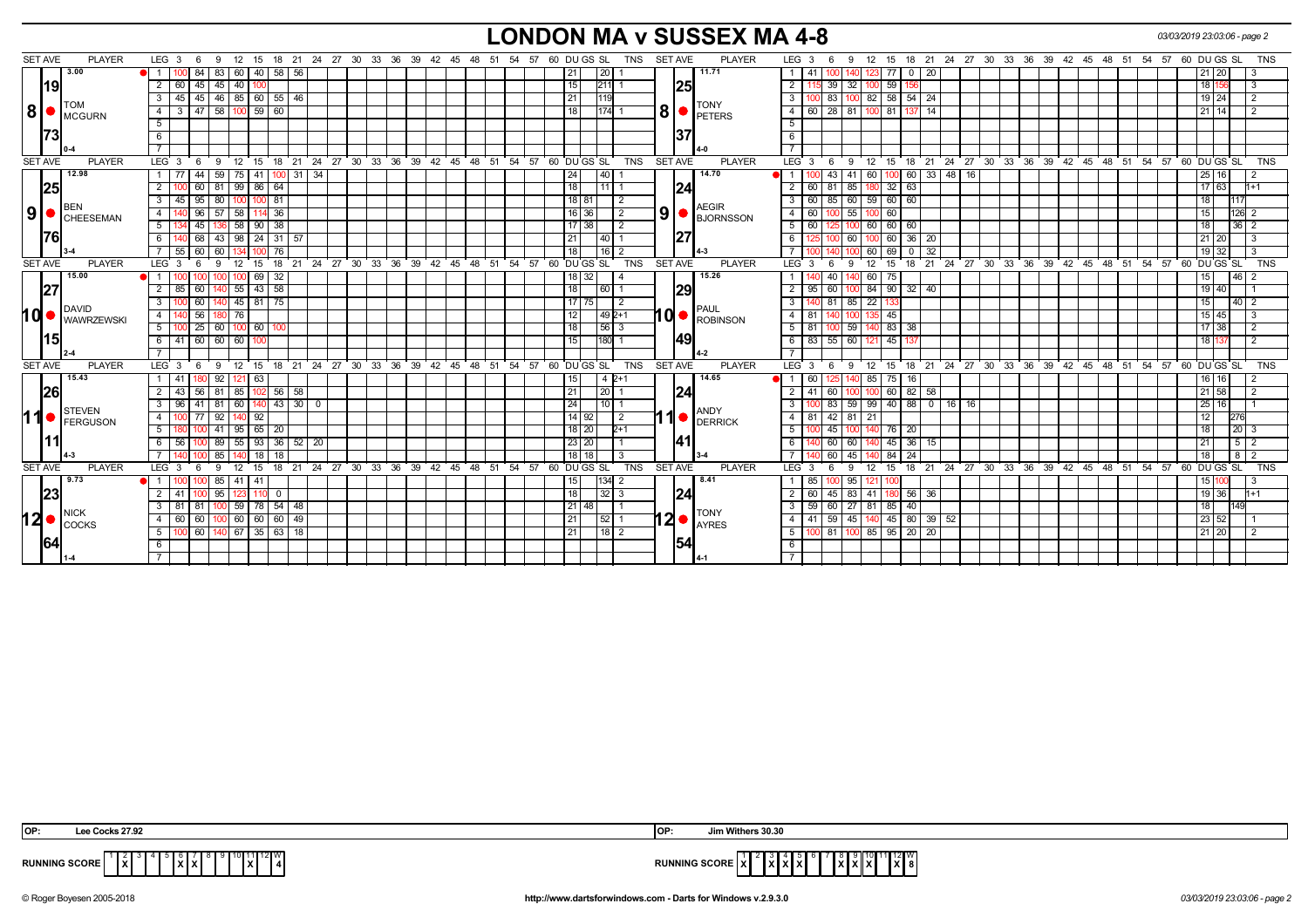## **LONDON MA v SUSSEX MA 4-8** *03/03/2019 23:03:18 - page 3*

| <b>LONDON MA</b>        |              |             |            |             |            |             |            |      |     |             | <b>SUSSEX MA</b>        |     |              |      |                |             |            |             |            |      |     |                   |
|-------------------------|--------------|-------------|------------|-------------|------------|-------------|------------|------|-----|-------------|-------------------------|-----|--------------|------|----------------|-------------|------------|-------------|------------|------|-----|-------------------|
| <b>PLAYER</b>           | W/L          | LWON   LOST | <b>AVE</b> | <b>TAVE</b> | <b>PTS</b> | <b>DRTS</b> | <b>TON</b> | TON+ | 180 | <b>TONS</b> | <b>PLAYER</b>           | W/L | <b>ILWON</b> | LOST | <b>AVE</b>     | <b>TAVE</b> | <b>PTS</b> | <b>DRTS</b> | <b>TON</b> | TON+ | 180 | <b>TONS</b>       |
| Mathew Wood             |              |             | 23.26      | 9.00        | 2117       | 91          |            |      |     |             | <b>Rod Hawkins</b>      | W   |              |      | 26.1           | 12.40       | 2480       | 95          |            |      |     | $10+1$            |
| Lee Cocks               |              |             | 27.92      | 19.68       | 3294       | 118         |            |      |     | $15+2$      | <b>Jason Yates</b>      |     |              |      | 25.93          | 10.80       | 3008       | 116         |            |      |     | $8 + 2$           |
| Lewis McGurn            |              |             | 24.99      | 12.30       | 2549       | 102         | 10         |      |     |             | <b>Andrew MacIntosh</b> | W   |              |      | 27.26          | 17.12       | 2726       | 100         |            |      |     |                   |
| <b>Tommy Sanwell</b>    |              |             | 26.04      | 16.13       | 3333       | 128         | 10         |      |     |             | <b>Paul Eves</b>        | W   |              |      | 24.89          | 15.65       | 3136       | 126         |            |      |     | 13                |
| Wayne Brown             |              |             | 22.95      | 7.85        | 1836       | 80          |            |      |     |             | <b>Jim Withers</b>      | W   |              |      | 30.30          | 14.92       | 2485       | 82          |            |      |     | $11+1$            |
| Danny Faulkner          | $\mathbf{M}$ |             | 23.98      | 15.57       | 3309       | 138         |            |      |     | $12 + 1$    | Darren Chapman          |     |              |      | 23.48          | 12.37       | 3146       | 134         |            |      |     | $10+1$            |
| <b>Graham Rackstraw</b> |              |             | 27.16      | 13.45       | 3042       | 112         | 11         |      |     | $12+1$      | Joe Davis               |     |              |      | 28.37          | 14.05       | 3206       | 113         | 8          |      |     | $12 \overline{ }$ |
| Tom McGurn              |              |             | 19.73      | 3.00        | 1480       | 75          |            |      |     |             | Tony Peters             | W   |              |      | 25.37          | 11.71       | 2004       | 79          |            |      |     |                   |
| Ben Cheeseman           |              |             | 25.76      | 12.98       | 3400       | 132         |            |      |     |             | Aegir Bjornsson         | W   |              |      | 24.27          | 14.70       | 3228       | 133         |            |      |     | $13 + 1$          |
| David Wawrzewski        |              |             | 27.15      | 15.00       | 2661       | 98          |            |      |     | $13+$       | Paul Robinson           | W   |              |      | 29.49          | 15.26       | 2920       | 99          |            |      |     | 12                |
| Steven Ferguson         | V V          |             | 26.1       | 15.43       | 3473       | 133         |            |      |     | $12+2$      | <b>Andy Derrick</b>     |     |              |      | $24.4^{\circ}$ | 14.65       | 3198       | 131         | n          |      |     | 12                |
| <b>Nick Cocks</b>       |              |             | 23.64      | 9.73        | 2269       | 96          |            |      |     |             | Tony Ayres              | W   |              |      | 24.54          | 8.41        | 2356       | 96          |            |      |     | $7 + 1$           |
| <b>TOTALS</b>           |              |             |            | 0.00        | 32763      | 1303        | 88         |      |     | $125 + 7$   | <b>TOTALS</b>           | W   |              | 29   | 25.99          | n nn        | 33893      | 1304        |            |      |     | $131+7$           |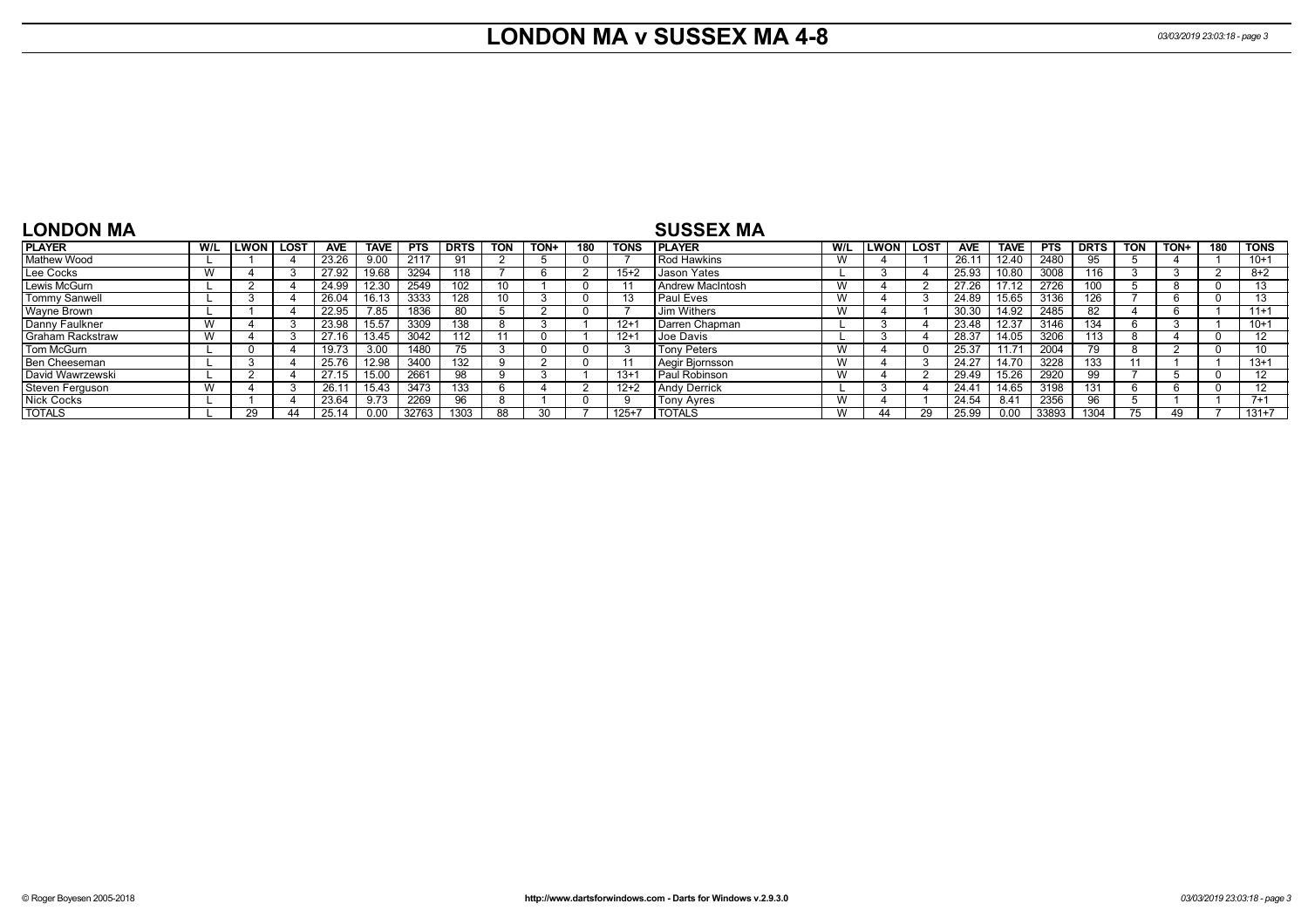## **LONDON WA v SUSSEX WA 2-4** *03/03/2019 23:01:48 - page 1*

| <b>SET AVE</b><br><b>PLAYER</b>  | LEG 3<br>12<br>15<br>- 6<br>9                          |                                              | 18 21 24 27 30 33 36 39 42 45 48 51 54         |                                        |     |                    |          | 57       | 60 DU GS SL                        | TNS        | <b>SET AVE</b> | <b>PLAYER</b>                 |                | LEG <sub>3</sub> | -9                          | $12 \overline{ }$ | 15                    | 18 21                     |                |                            |     |   |                            |            |          | 24 27 30 33 36 39 42 45 48 51 54 57 60 DUGS SL |                          |                 | TNS        |
|----------------------------------|--------------------------------------------------------|----------------------------------------------|------------------------------------------------|----------------------------------------|-----|--------------------|----------|----------|------------------------------------|------------|----------------|-------------------------------|----------------|------------------|-----------------------------|-------------------|-----------------------|---------------------------|----------------|----------------------------|-----|---|----------------------------|------------|----------|------------------------------------------------|--------------------------|-----------------|------------|
| 2.56                             | -24<br>26                                              | 22                                           | 60   90                                        |                                        |     |                    |          |          | 53 <br>24                          |            |                | 5.60                          |                |                  | 60<br>36 I                  | 81                | 94<br>66              | 18                        | I 6            |                            |     |   |                            |            |          |                                                | 26 6                     |                 |            |
| 20                               | 24   45   41   60   60   81<br>41                      |                                              |                                                |                                        |     |                    |          |          | 64 <br>24                          |            |                | 22                            |                | $2 \mid 60$      | 21                          | 60                | 60                    | 40   140   20             |                |                            |     |   |                            |            |          |                                                | 23 20                    |                 |            |
| <b>JOANNE</b><br>11<br>DEAMER    | 85   41<br>60 41<br>3                                  | 156 99                                       |                                                |                                        |     |                    |          |          | 119 L<br>18                        |            |                | <b>KAREN</b><br><b>WINTER</b> |                | 3 60             | $45 \mid 85$                | 180 55            |                       | $54$   22                 |                |                            |     |   |                            |            |          |                                                | $19$ 22                  |                 | $1+1$      |
| 171                              | $\overline{4}$                                         |                                              |                                                |                                        |     |                    |          |          |                                    |            |                | 10                            | $\overline{4}$ |                  |                             |                   |                       |                           |                |                            |     |   |                            |            |          |                                                |                          |                 |            |
|                                  |                                                        |                                              |                                                |                                        |     |                    |          |          |                                    |            |                |                               | $5^{\circ}$    |                  |                             |                   |                       |                           |                |                            |     |   |                            |            |          |                                                |                          |                 |            |
| <b>SET AVE</b><br><b>PLAYER</b>  | LEG <sup>3</sup><br>12<br>- 6<br>-9                    | 15<br>- 18<br>21                             | $^{\circ}$ 27<br>24                            | 30 33 36 39 42 45 48 51 54 57          |     |                    |          |          | 60 DUGS SL                         | <b>TNS</b> | <b>SET AVE</b> | <b>PLAYER</b>                 |                | LEG 3            | -9                          | 12                | 15                    | $18$ 21                   |                |                            |     |   |                            |            |          | 24 27 30 33 36 39 42 45 48 51 54 57 60 DUGS SL |                          |                 | <b>TNS</b> |
| 5.95                             | 8                                                      | 84<br>40<br>16                               | 14                                             | 2                                      |     |                    |          |          | 28 2                               |            |                | 4.52                          |                | 60               |                             | 42                | 81                    | 57<br>44 55               | $\vert$ 40     |                            |     |   |                            |            |          |                                                | 27                       | 16              |            |
| 117<br>KERRY                     | 85<br>62<br>-36 I                                      | $55 \mid 37$                                 | 60 38 46 33 0                                  |                                        |     |                    |          |          | 33                                 |            |                | 16<br><b>KELLY</b>            |                | 43               | 29 I<br>81                  |                   |                       |                           |                | 40 83 40 41 32 35 27 34 16 |     |   |                            |            |          |                                                | $35$ 16                  |                 |            |
| 2 <sup>1</sup><br>KILLICK        | $85 \mid 58 \mid$<br>3<br>$9 - 41$                     | $99   62  $<br> 16                           |                                                |                                        |     |                    |          |          | 19 <sup>1</sup>                    |            | 2 <sub>1</sub> | <b>RYAN</b>                   |                | $3 \mid 81$      | 43<br>$-43$                 |                   | 40 41 60              |                           |                |                            |     |   |                            |            |          |                                                | 18                       | 193             |            |
| 115 <sub>h</sub>                 | $0\overline{41}$<br>60                                 | $15 \t 85 \t 50$<br>$\overline{\phantom{0}}$ | $\mathbf{0}$<br>$\mathbf{0}$                   | - 5                                    |     |                    |          |          | 30<br>$\sqrt{5}$ $\sqrt{2}$        |            |                | 76                            |                |                  | 81                          | 60 28             |                       |                           |                | 18 60 119 0 0 24           |     |   |                            |            |          |                                                | $32$ 24                  |                 |            |
|                                  | 22 41<br>43 41 45 45                                   |                                              | 36<br>41 45                                    |                                        |     |                    |          |          | 27<br>1142                         |            |                | $3-2$                         |                | $5 \mid 26$      | 60<br>82                    | 46 26             |                       | 82 133<br>26              | 20             |                            |     |   |                            |            |          |                                                | 25 20                    |                 |            |
| <b>SET AVE</b><br><b>PLAYER</b>  | LEG <sub>3</sub><br>12                                 | 18<br>21<br>15                               | 24                                             | 27 30 33 36 39 42 45 48 51 54          |     |                    |          | 57       | 60 DU GS SL                        | <b>TNS</b> | <b>SET AVE</b> | <b>PLAYER</b>                 |                | LEG 3            | 9                           | 12                | 18<br>15              | 21                        | $24$ 27 30     |                            |     |   | 33 36 39 42 45 48 51 54 57 |            |          | 60 DU GS SL                                    |                          |                 | <b>TNS</b> |
| 6.02                             | 45<br>43<br>45 I<br>- 26                               | 28<br>99                                     |                                                |                                        |     |                    |          |          | 115 <br>  21                       |            |                | 3.40                          |                | -41              | 66                          | 41                | 53<br>41              | 40<br>79                  |                |                            |     |   |                            |            |          |                                                | 24 79                    |                 |            |
| 19 <br><b>MANDY</b>              | 60<br>2<br>43                                          | 38<br>$100$ 60                               | 32<br>$\cup$                                   |                                        |     |                    |          |          | 27<br>$82$                         |            |                | 19 <br><b>BECKY</b>           |                | 2   41           | 25<br>55                    | 60 41             |                       | $100$ 86                  | 43 50          |                            |     |   |                            |            |          |                                                | $26 \mid 50 \mid$        |                 |            |
| 3 <br>SOLOMONS                   | 60 24<br>60<br> 59 <br>3                               | $\sqrt{60}$<br>81                            | 43 40 74                                       |                                        |     |                    |          |          | 27 74                              |            | 31             | <b>KING</b>                   |                | 3   60           | 26                          | 45                | 95   60   44          |                           | 38 60          |                            |     |   |                            |            |          |                                                | 27                       | 32              |            |
| 44                               | 58<br>4 41 60                                          | 81<br>59                                     |                                                |                                        |     |                    |          |          | 21                                 | l 2        |                | 31                            |                | $4 \mid 30$      | 30<br>26                    | 100               | 60<br>41              |                           |                |                            |     |   |                            |            |          |                                                | 18                       | 214             |            |
|                                  | $60 \mid 22$<br>-5<br>26<br>80                         | 60<br>45                                     |                                                |                                        |     |                    |          |          | 21<br>11081                        |            |                | $3-2$                         |                | $5 \mid 40$      | 99<br>60                    | 96                | 80<br>56              | 62                        |                |                            |     |   |                            |            |          |                                                | 22<br>8                  |                 |            |
| <b>PLAYER</b><br><b>SET AVE</b>  | LEG <sub>3</sub><br>- 6<br>12<br>$\mathbf{q}$          | 18<br>21<br>15                               | 24 27 30 33 36 39 42 45 48 51 54 57 60 DUGS SL |                                        |     |                    |          |          |                                    | <b>TNS</b> | <b>SET AVE</b> | <b>PLAYER</b>                 |                | $LEG^{\prime}$ 3 | 9                           | 12                | 15<br>18              | $^{\circ}$ 21             |                |                            |     |   |                            |            |          | 24 27 30 33 36 39 42 45 48 51 54 57 60 DUGS SL |                          |                 | <b>TNS</b> |
| 3.00                             | 45<br>85   81<br>l 41                                  | 69<br>45                                     | 78 25 16                                       | - 8                                    |     |                    |          |          | 30 <sup>1</sup><br>-8              |            |                | 4.80                          |                | 22               | 43<br>-30 I                 | 83                | 100                   | 43 100                    | $40$   20   20 |                            |     |   |                            |            |          |                                                | 29 20                    |                 |            |
| 18 <br>∥s∪                       | 60<br>60   45   60<br>45                               | $\sqrt{60}$                                  |                                                |                                        |     |                    |          |          | 18<br>1171                         |            |                | 20<br><b>TRISH</b>            |                | $2 \mid 41$      | 47<br>60                    | 60 41             |                       | 180 72                    |                |                            |     |   |                            |            |          |                                                | 21 72                    |                 | $1+1$      |
| $\vert$ 4<br><b>HOL</b>          | $60$ 41 60 60 100 54 35<br>60 31<br>3                  |                                              |                                                |                                        |     |                    |          |          | 26 35                              |            | 4              | <b>KIDD</b>                   |                | $3 \mid 41$      | 45                          |                   |                       | 58 81 47 97 33 59         |                |                            |     |   |                            |            |          |                                                | 24                       | 40              |            |
| 62                               | 30   60   43   60<br>$\overline{4}$<br>100             | 52                                           |                                                |                                        |     |                    |          |          | 21<br> 56 2                        |            |                | 46                            | 4              | 100              | $81$ 60                     | 40 95             |                       | $49$ 72<br>$\overline{4}$ |                |                            |     |   |                            |            |          |                                                | 22<br>$\overline{4}$     |                 |            |
|                                  |                                                        |                                              |                                                |                                        |     |                    |          |          |                                    |            |                |                               | 5              |                  |                             |                   |                       |                           |                |                            |     |   |                            |            |          |                                                |                          |                 |            |
| <b>SET AVE</b><br><b>PLAYER</b>  | LEG <sub>3</sub><br>$12 \quad 15$<br>$6^{\circ}$<br>-9 | 18<br>$^{\circ}$ 21                          | 27<br>24                                       | 30 33                                  |     |                    |          |          | 36 39 42 45 48 51 54 57 60 DUGS SL | <b>TNS</b> | <b>SET AVE</b> | <b>PLAYER</b>                 |                | $LEG$ 3          | - 9                         | 12                | 15                    | 18 21                     | 24 27 30       |                            |     |   |                            |            |          | 33 36 39 42 45 48 51 54 57 60 DUGS SL          |                          |                 | <b>TNS</b> |
| 6.80                             | - 22 I<br>-60<br>60                                    | 95<br>22<br>271                              | 31<br>100 I                                    | 14 I<br>17 <sup>1</sup><br>$\mathbf 0$ | - 8 |                    |          |          | 39                                 |            |                | 4.81<br><b>15</b>             |                | 66               | 41<br>85                    | 60                | 26                    | 41   41                   | $^{\circ}$     | 12 I<br>-6                 | -41 | 0 |                            |            |          |                                                | 39                       | 2               |            |
| 18 <br><b>DEBS</b>               | -41                                                    | 59<br>60<br>56                               |                                                |                                        |     |                    |          |          | 21 56                              |            |                | <b>DENISE</b>                 | 2 I            | 43               | 30<br>60                    |                   | 60<br>45              |                           |                |                            |     |   |                            |            |          |                                                | 18                       | 138             |            |
| 5 <sup>1</sup><br><b>WATLING</b> | 40<br>60<br>$\sqrt{20}$<br>3<br>- 78                   | 93<br>60                                     | 14                                             |                                        |     |                    |          |          | 24<br> 36                          |            | 5 <sup>1</sup> | <b>PEAKE</b>                  |                | $3 \mid 26$      | 60<br>45 I                  |                   | 63                    | 28   60                   | $26$ 93        |                            |     |   |                            |            |          |                                                | 27 93                    |                 |            |
| 103                              | 60<br>60<br>60<br>4                                    | 26<br>41                                     | $45 \mid 40$<br>59                             |                                        |     |                    |          |          | 27<br>1107                         |            |                | 93                            | $\overline{4}$ |                  | 45<br><b>26</b>             | 60                | 65                    | 38<br>66 27               | 35             |                            |     |   |                            |            |          |                                                | 27 35                    |                 |            |
|                                  | 56<br>68<br>40<br>5                                    | $\overline{77}$<br>$\overline{20}$           |                                                |                                        |     |                    |          |          | 20 20                              |            |                |                               |                | $5 \mid 64$      | 60<br>30                    | 11                | 26<br>26 I            | $\overline{22}$           |                |                            |     |   |                            |            |          |                                                | 21                       | 262             |            |
| <b>SET AVE</b><br><b>PLAYER</b>  | LEG <sub>3</sub><br>12                                 | 18<br>21<br>15                               | 27<br>24                                       | 30<br>$33^\circ$<br>36                 | 39  | $42^{\circ}$<br>45 | 48<br>51 | 54<br>57 | 60 DUGS SL                         | <b>TNS</b> | <b>SET AVE</b> | <b>PLAYER</b>                 |                | LEG <sup>3</sup> |                             |                   | 15                    | 24<br>21                  | 27             | $\degree$ 30<br>33         | 36  |   | 39 42 45                   | $48 \t 51$ | 54<br>57 |                                                | $\overline{60}$ DU GS SL |                 | <b>TNS</b> |
| 4.40                             | 45                                                     | 60<br>-54<br>58 I                            | 34<br>14                                       |                                        |     |                    |          |          | 26<br>14                           |            |                | 2.50<br> 16                   |                | -47              | 33                          | 95                | 57<br>47 <sub>1</sub> | 57<br>32                  |                |                            |     |   |                            |            |          |                                                | 24                       | 86              |            |
| 18 <br>STEPH                     | 80<br>58 41 83<br>2<br>29                              | 140                                          | $54$ 12<br>$\overline{0}$                      | $\overline{4}$                         |     |                    |          |          | 28<br>$\overline{4}$               |            |                | <b>LISA</b>                   |                | $2 \mid 97$      | 45<br>41 I                  | 117 59            |                       | 82 20 30                  | l 0 I          | 5                          |     |   |                            |            |          |                                                | 30                       | 5 <sub>5</sub>  |            |
| ا 6<br>STUTLEY                   | 23 80<br>$100$ 30 30 58 $100$ 60 20<br>3               |                                              |                                                |                                        |     |                    |          |          | 27 20                              | $\vert$ 2  | 6!             | <b>WITHERS</b>                |                |                  | 3   41   25   59   31   133 |                   |                       | 47   67   5               |                |                            |     |   |                            |            |          |                                                | 24                       | $\overline{93}$ |            |
| 56                               |                                                        |                                              |                                                |                                        |     |                    |          |          |                                    |            |                | 91                            | $\overline{4}$ |                  |                             |                   |                       |                           |                |                            |     |   |                            |            |          |                                                |                          |                 |            |
|                                  |                                                        |                                              |                                                |                                        |     |                    |          |          |                                    |            |                |                               | 5              |                  |                             |                   |                       |                           |                |                            |     |   |                            |            |          |                                                |                          |                 |            |

| IOP: | Stenh<br>Stu<br>. <i>.</i><br>18.56<br>.<br>- - - | $IOP^+$ | <br>10<br>∟Winter<br>Karen |
|------|---------------------------------------------------|---------|----------------------------|

 **X X** 6 W **4**

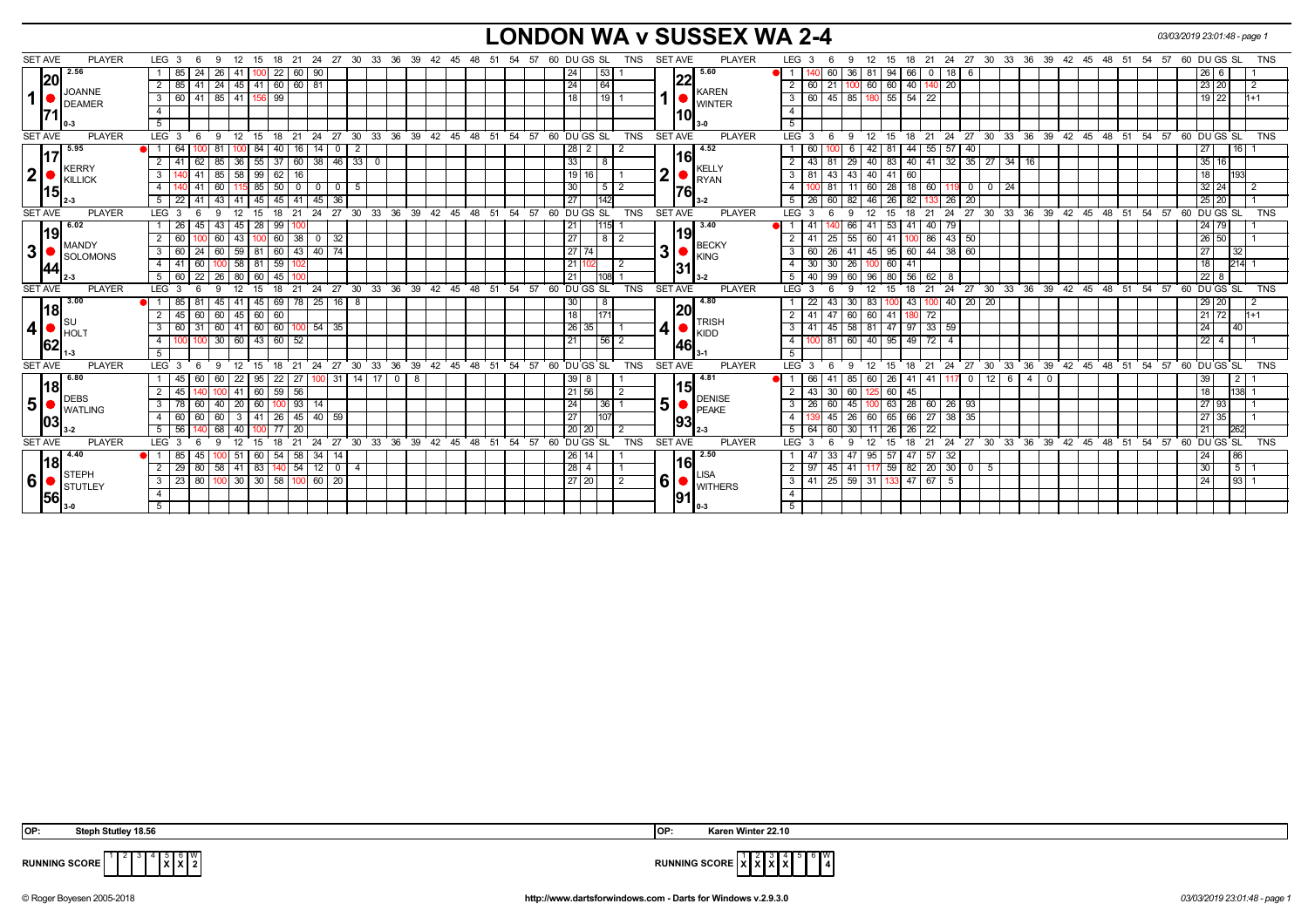#### **LONDON WA v SUSSEX WA 2-4** *03/03/2019 23:01:56 - page 2*

| <b>LONDON WA</b>      |     |                  |                   |             |             |             |            |      |     |             | <b>SUSSEX WA</b>  |     |        |             |            |             |            |             |            |      |     |             |
|-----------------------|-----|------------------|-------------------|-------------|-------------|-------------|------------|------|-----|-------------|-------------------|-----|--------|-------------|------------|-------------|------------|-------------|------------|------|-----|-------------|
| <b>PLAYER</b>         | W/L | <b>LWON LOST</b> | <b>AVE</b>        | <b>TAVE</b> | <b>PTS</b>  | <b>DRTS</b> | <b>TON</b> | TON+ | 180 | <b>TONS</b> | <b>IPLAYER</b>    | W/L | LWON I | <b>LOST</b> | <b>AVE</b> | <b>TAVE</b> | <b>PTS</b> | <b>DRTS</b> | <b>TON</b> | TON+ | 180 | <b>TONS</b> |
| Joanne Deamer         |     |                  | 20.7 <sup>2</sup> | 2.56        | 1367        | 66          |            |      |     |             | Karen Winter      |     |        |             | 22.10      | 5.60        | 1503       |             |            |      |     | $4 + 1$     |
| Kerry Killick         |     |                  | 17.15             |             | <b>2350</b> | 137         |            |      |     |             | Kelly Ryan        |     |        |             | 16.76      | 4.52        | 2296       | 137         |            |      |     |             |
| <b>Mandy Solomons</b> |     |                  | 19.44             | .02         | 2274        |             |            |      |     |             | ∣Becky King       |     |        |             | 19.31      | 3.40        | 2259       |             |            |      |     |             |
| Su Holt               |     |                  | 18.62             |             | 1769        | 95          |            |      |     |             | <b>Trish Kidd</b> |     |        |             | 20.46      | .80         | 1964       |             |            |      |     | $4+$        |
| <b>Debs Watling</b>   |     |                  | 18.03             | 6.80        | 2362        | 131         |            |      |     |             | Denise Peake      |     |        |             | 15.93      |             | 2103       | 132         |            |      |     |             |
| <b>Steph Stutley</b>  |     |                  | 18.56             | .40         | 1503        | 81          |            |      |     |             | Lisa Withers      |     |        |             | 16.91      | 2.50        | 1319       |             |            |      |     |             |
| <b>TOTALS</b>         |     |                  | 18.54             |             | 11625       | 627         |            |      |     |             | <b>TOTALS</b>     |     |        |             | 18.22      | 0.00        | 11444      | 628         |            |      |     | $21+2$      |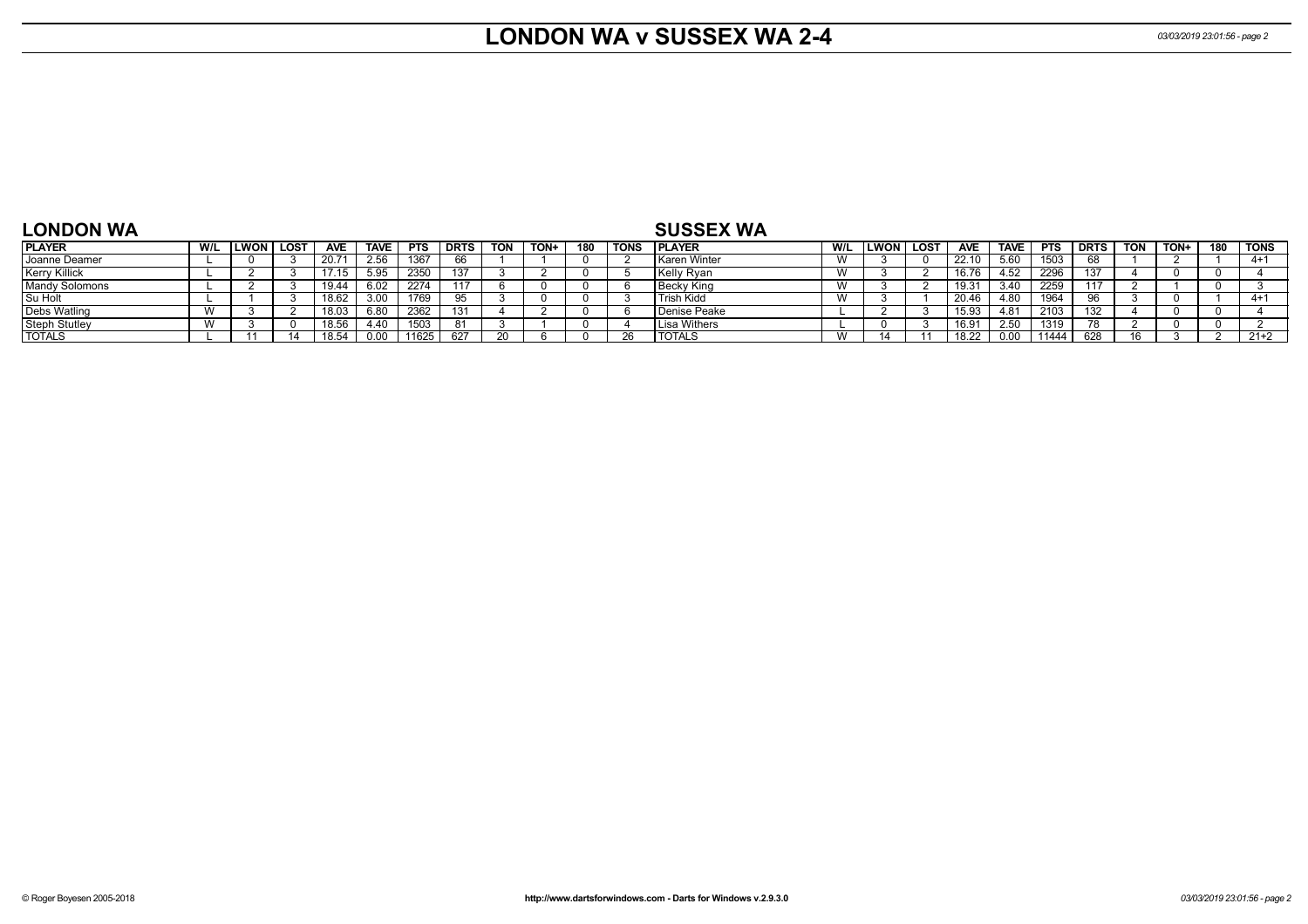# **LONDON MB v SUSSEX MB 8-4** *03/03/2019 23:01:12 - page 1*

| <b>SET AVE</b> | <b>PLAYER</b>                                                        | $LEG_3 6$                                                                   |                              |  | TNS SET AVE<br>9 12 15 18 21 24 27 30 33 36 39 42 45 48 51 54 57 60 DU GS SL | <b>PLAYER</b>                                       | LEG 3 6 9 12 15 18 21 24 27 30 33 36 39 42 45 48 51 54 57 60 DUGS SL<br><b>TNS</b>                |
|----------------|----------------------------------------------------------------------|-----------------------------------------------------------------------------|------------------------------|--|------------------------------------------------------------------------------|-----------------------------------------------------|---------------------------------------------------------------------------------------------------|
|                | 13.47                                                                | 1 60 9<br>78                                                                |                              |  | 254<br>12                                                                    | 13.49                                               | $\overline{1}$<br>1001<br>120 16                                                                  |
| 27             |                                                                      | $\overline{2}$<br>$100$ 81 60 60                                            |                              |  | 17 60<br>-3                                                                  | 28                                                  | $\overline{2}$<br>85 30 12<br>80   140<br>15<br>45   2                                            |
|                |                                                                      | $\overline{3}$<br>100 60 134 43 127 37                                      |                              |  | $17 \mid 37$<br>l 3                                                          |                                                     | 3 45 100 99 99 58 80<br>18<br>$20$   1                                                            |
| 1              | <b>SEAN</b>                                                          | 4 43 60 60 96                                                               | 123 87 32                    |  | 19   32  <br>l 1                                                             | <b>JASON</b><br>1   GALLAGHER                       | 80   123   83   51   29   85  <br>4 I<br>18 <sup>1</sup><br>5011                                  |
|                | <b>LAHIFF</b>                                                        | $5$   96   80   49   123   59                                               |                              |  | 15<br>$94$ 1                                                                 |                                                     | $\overline{5}$<br>140 100 140 92 13<br>16<br>16 16                                                |
|                | I40                                                                  | $100$ 57 84<br>6<br><b>1001</b>                                             | 20                           |  | $17$ 20<br>l 3                                                               | 1481                                                | 6 51 60 60 60 85<br>15 <sup>1</sup>                                                               |
|                |                                                                      |                                                                             |                              |  |                                                                              |                                                     |                                                                                                   |
|                |                                                                      | $7\phantom{0}$                                                              |                              |  |                                                                              |                                                     | $7\overline{ }$                                                                                   |
| <b>SET AVE</b> | <b>PLAYER</b>                                                        |                                                                             |                              |  | LEG 3 6 9 12 15 18 21 24 27 30 33 36 39 42 45 48 51 54 57 60 DUGS SL TNS     | <b>SET AVE</b><br><b>PLAYER</b>                     | LEG 3 6 9 12 15 18 21 24 27 30 33 36 39 42 45 48 51 54 57 60 DUGS SL<br><b>TNS</b>                |
|                | 6.00                                                                 | 100 60<br>50   41   60<br>l 1 l                                             | $100 \mid 42 \mid 32 \mid 0$ |  | 27<br>$16$   2                                                               | 10.10                                               | 26   81   43   81   60   37   96   27   50  <br>$\overline{1}$<br>27 50                           |
| 22             |                                                                      | $2 \mid 60$<br>100 100 85                                                   | 56                           |  | $17$ 56<br>$\vert$ 3                                                         | 21                                                  | $-41$ 60<br>81 25 22<br>2 <sup>1</sup><br>18<br>100<br>$172 - 1$                                  |
|                |                                                                      | 3   60   45   60   41   96   59   60                                        |                              |  | 21<br>80                                                                     |                                                     | 3 <sup>1</sup><br>81 22 140<br>58 180<br>$0 \mid 20$<br>20 20<br>$2+1$                            |
| 2              | <b>WILL</b><br>BLACKWELL                                             | 85<br>85 60 91<br>4 I<br>100 <sub>l</sub>                                   | 60                           |  | 18<br> 20                                                                    | <b>SIMON</b><br>2<br>PARSONS                        | $\overline{4}$<br>55 60<br>26<br>79 16<br>20 16<br>1251<br>l 2                                    |
|                |                                                                      | 5   58   45   42   97   99   45   51   32                                   |                              |  | 24 <br>32                                                                    |                                                     | 5<br>42   100<br>30 100 40<br>44   20<br>1251<br>22   20  <br>l 3                                 |
| 103            |                                                                      | 6                                                                           |                              |  |                                                                              | 80                                                  | 6                                                                                                 |
|                |                                                                      | <b>7</b> I                                                                  |                              |  |                                                                              |                                                     | $\overline{7}$                                                                                    |
| <b>SET AVE</b> | <b>PLAYER</b>                                                        | LEG 3<br>6                                                                  |                              |  | <b>TNS</b><br>9 12 15 18 21 24 27 30 33 36 39 42 45 48 51 54 57 60 DUGS SL   | <b>SET AVE</b><br><b>PLAYER</b>                     | LEG 3<br>$9 \t12 \t15$<br>18 21 24 27 30 33 36 39 42 45 48 51 54 57 60 DUGS SL<br><b>TNS</b><br>6 |
|                | 11.97                                                                | 1 45 60<br>21   40   60                                                     |                              |  | 135<br>18                                                                    | 10.41                                               | 100 56 66 20<br>$\vert$ 1<br>99   60  <br>100<br>19 20                                            |
|                |                                                                      | $\overline{2}$                                                              |                              |  |                                                                              |                                                     | 40l                                                                                               |
|                | 22                                                                   | 55<br>55<br>60<br>45                                                        | $\overline{0}$<br>5<br>8     |  | 26<br>$\overline{2}$                                                         | 23                                                  | $\overline{2}$<br>40 96<br>$41 \mid 23$<br>24<br>84<br>45<br>-32                                  |
|                | DARREN                                                               | $3 \mid 41 \mid$<br>$100$ 60 60 81<br>39                                    |                              |  | 21<br>$\boxed{20}$ 2                                                         | DAN                                                 | $\overline{\mathbf{3}}$<br>$95$ 21<br>$21$ 0<br>81<br>$22 \mid 4 \mid$<br>I 4<br>l 2              |
| 3 •            | <b>IRVING</b>                                                        | 4 4 42 85 140 60 60 74 40                                                   |                              |  | 19 40<br>$\overline{1}$                                                      | $3$ $\bullet$ $\mathsf{BrADFORD}$                   | 85 59 58<br>$\overline{72}$<br>$\overline{4}$<br>86 125<br>18 <sup>1</sup><br>1611                |
|                |                                                                      | 5 80 66<br>66 100 85                                                        |                              |  | 18<br>2                                                                      |                                                     | 5<br>40<br>137<br>$94$ 90<br>20<br>18 <sup>1</sup><br>$20$   2                                    |
|                |                                                                      | $6 \mid 100 \mid 26 \mid 85 \mid 60 \mid 140 \mid 50 \mid 0 \mid 40$        |                              |  | 22   40  <br>$\sqrt{2}$                                                      | 1501                                                | 6<br>43 100<br>80 62 24<br>$44 \mid 85$<br>$63 \mid 1$<br>21                                      |
|                |                                                                      | 7 <sup>1</sup>                                                              |                              |  |                                                                              |                                                     | $\overline{7}$                                                                                    |
| <b>SET AVE</b> | <b>PLAYER</b>                                                        | LEG 3<br>9<br>6                                                             |                              |  | 12 15 18 21 24 27 30 33 36 39 42 45 48 51 54 57 60 DUGS SL<br>TNS            | <b>SET AVE</b><br><b>PLAYER</b>                     | LEG 3<br>12 15 18 21 24 27 30 33 36 39 42 45 48 51 54 57 60 DUGS SL<br>TNS<br>- 6<br>9            |
|                | 10.40                                                                | 1 45 100 83 55 60 27 41                                                     |                              |  | 21 <br> 90 1                                                                 | 15.20                                               | 59 137 100 50 10<br>45 100<br>1<br>20 10                                                          |
|                | 22                                                                   | 2 43 60 36 41 60                                                            |                              |  | 18 <br>161 1                                                                 | <b>25</b>                                           | 100 96 42 40 40<br>$\overline{2}$<br>$97$ 86<br>19 40                                             |
|                |                                                                      | $\overline{\mathbf{3}}$<br>$100 \mid 58 \mid 40 \mid 39 \mid 0$<br>140 84 1 | 39<br>1 <sup>1</sup>         |  | 27 39<br>l 2                                                                 |                                                     | $\overline{\mathbf{3}}$<br>85 41 57 63 32 30<br>43   140<br>24 <sup>1</sup><br>10 I 1             |
|                | <b>CHRIS</b>                                                         | 4 85 83 96 97 100 40                                                        |                              |  | 17 40 <br>l 1                                                                | <b>HARRY</b>                                        | $\overline{4}$<br>20<br>100 96 53<br>18<br>$32 \mid 3$                                            |
| $\vert$        | <b>HOGG</b>                                                          |                                                                             |                              |  |                                                                              | 4 ●<br><b>JACKSON</b>                               | $5\sqrt{ }$<br>97 42 58 121 59                                                                    |
|                |                                                                      | 5 100 85 100 44 60 42 54                                                    |                              |  | 21<br>$16$ 2                                                                 |                                                     | 102 22<br>20 22<br>$\overline{2}$                                                                 |
|                |                                                                      | 6 98 99 100 60 87 37 20                                                     |                              |  | 21   20  <br>$\overline{1}$ 1                                                | l15I                                                | 59   98   40   140   60   64   20<br>6<br>21 <sup>1</sup><br>2011                                 |
|                |                                                                      | 60<br>$100$ 58 83<br>7 I                                                    |                              |  | 15<br>100 2                                                                  |                                                     | $\overline{7}$<br>43 140<br>140 98 80<br>15 80<br>l 2                                             |
| <b>SET AVE</b> | <b>PLAYER</b>                                                        | $LEG_3$<br>6                                                                |                              |  | 9 12 15 18 21 24 27 30 33 36 39 42 45 48 51 54 57 60 DUGS SL<br>TNS          | <b>PLAYER</b><br><b>SET AVE</b>                     | 9 12 15 18 21 24 27 30 33 36 39 42 45 48 51 54 57 60 DUGSSL<br>$LEG_3$ 6<br><b>TNS</b>            |
|                | 17.16                                                                | 1 45 100 43 100 60 99 34                                                    |                              |  | 21 <br>  20   2                                                              | 4.54                                                | 55   85   56   100   59   81   29   36<br>11<br>23   36                                           |
| <u> 26 </u>    |                                                                      | 40<br>2 <sup>1</sup><br>85<br>140                                           |                              |  | 15<br>$\overline{3}$                                                         | 20                                                  | $45 \mid 59 \mid$<br>43 59<br>$\overline{2}$<br>12<br>295                                         |
|                |                                                                      | 100 81 60 100 84 76<br>3 I                                                  |                              |  | 18 76<br>$\sqrt{2}$                                                          |                                                     | 68 41 81 58 23 36<br>18<br>$\overline{3}$                                                         |
|                | MATT<br>$\vert 5 \vert \bullet \vert_{\text{CROWLEY}}^{\text{MAII}}$ | 4   85   41   95   100   80   60   40                                       |                              |  | 19   40                                                                      | <b>CONNOR</b><br>5 <sup>1</sup><br>$\bullet$ Levett | 4<br>45   56   40   42   81  <br>25<br>18 <sup>1</sup>                                            |
|                |                                                                      | $5 \mid 60 \mid$<br>64 100 99<br>100                                        | -38                          |  | 18<br> 40 2                                                                  |                                                     | $5\overline{)}$<br>58 76 85<br>$84$ 20<br>58<br>21 20                                             |
| 137            |                                                                      | 60 41 42 45 41<br>- 6 I<br>100 I<br>100                                     |                              |  | 21                                                                           | 155                                                 | $84$ 58<br>41 100 98<br>$80 \mid 40$<br>6<br>21 40                                                |
|                |                                                                      | -7 I<br>45<br>14ſ                                                           | 16                           |  | 16 <br>l 4                                                                   |                                                     | $\overline{7}$<br>134   24  <br>60 57 56<br>56<br>18<br>114 1                                     |
| <b>SET AVE</b> | <b>PLAYER</b>                                                        | LEG 3<br>6                                                                  |                              |  | 9 12 15 18 21 24 27 30 33 36 39 42 45 48 51 54 57 60 DUGS SL<br>TNS          | <b>PLAYER</b><br><b>SET AVE</b>                     | $LEG_3$ 6<br>9 12 15 18 21 24 27 30 33 36 39 42 45 48 51 54 57 60 DUGS SL                         |
|                | 9.75                                                                 | $1 \t 58 \t 30$<br>$45 \mid 46 \mid$<br>100                                 | $140$ 82                     |  | 21 82<br>$\overline{2}$                                                      | 8.00                                                | $\overline{1}$<br>40 57<br>$ 00 $ 84<br>18 <sup>1</sup><br>20<br>1001<br>100                      |
|                |                                                                      | 2   60   26<br>95   100  <br>180                                            | $0$   40                     |  | 21 40                                                                        |                                                     | $\overline{2}$<br>55 60 60 41 45<br>60   40  <br>21 <sup>1</sup><br>140                           |
|                | 23                                                                   |                                                                             |                              |  | $2+1$                                                                        | 21                                                  |                                                                                                   |
|                | <b>DANNY</b>                                                         | 140 96 46 71 30 27<br>$22$ 60<br>$3-1$                                      |                              |  | 24<br>9                                                                      | <b>NATHAN</b>                                       | $100$ 41 50 92 56 2<br>$\overline{\mathbf{3}}$<br>$100$ 60<br>23   2                              |
|                | $60$ $\degree$ $\degree$ BROWN                                       | 4 60 100 83 45 49 40 92                                                     | 32                           |  | 22 32<br>l 1                                                                 | 6   WARREN                                          | $\overline{4}$<br>58 60 46 100 93 42 54 40<br>24 <sup>1</sup><br>8   1                            |
|                |                                                                      | 5   60   85   100   60   81                                                 |                              |  | 18<br>$\overline{2}$                                                         |                                                     | $\overline{5}$<br>100 47 60 60 100<br>$134$ 2<br>15 <sup>1</sup>                                  |
| 155            |                                                                      | 6                                                                           |                              |  |                                                                              | 81                                                  | 6                                                                                                 |
|                |                                                                      |                                                                             |                              |  |                                                                              |                                                     | $\overline{7}$                                                                                    |
| <b>SET AVE</b> | <b>PLAYER</b>                                                        | LEG <sub>3</sub><br>6                                                       |                              |  | 9 12 15 18 21 24 27 30 33 36 39 42 45 48 51 54 57 60 DUGSSL<br><b>TNS</b>    | <b>SET AVE</b><br><b>PLAYER</b>                     | $LEG_3$ 6<br>9 12 15<br>18 21 24 27 30 33 36 39 42 45 48 51 54 57 60 DUGS SL<br><b>TNS</b>        |
|                | 13.14                                                                | 1 44 125<br>137 41 94 40                                                    |                              |  | $\vert 20 \vert 2 \vert$<br>18                                               | 14.20                                               | 1   100   60   60   140   41   60   40<br>19 40<br>l 2                                            |
| 124            |                                                                      | 60   26   59   59   82  <br>2 59                                            | 16                           |  | 22 <br>16<br>$\overline{1}$                                                  | <b>26</b>                                           | $70$ 12<br>2<br>45   60  <br>180<br>85 45<br>21 <sup>1</sup><br>$4h+1$                            |
|                |                                                                      | 3   85   96   81   100   99   40                                            |                              |  | 17 40 <br>  1                                                                |                                                     | $\overline{3}$<br>95   60   60<br>86<br>60 100<br>18<br>$40$ 1                                    |
| $\mathbf{7}$   | DEAN                                                                 | 4 41 40 81 96 43                                                            |                              |  | 15<br><b>200</b>                                                             | <b>CRAIG</b><br>7 ●                                 | $-4$<br>28   180   100   97   96<br>$2+1$<br>14 96                                                |
|                | COUGHLAN                                                             | 140 40 97 39<br>51                                                          |                              |  | 15 <br> 53 2                                                                 | <b>STONER</b>                                       | 5<br>$44 \mid 60$<br>59 180 100<br>58<br>18 58<br>$2+1$                                           |
|                |                                                                      |                                                                             |                              |  | 20 32                                                                        | <b>50</b>                                           | 6<br>18                                                                                           |
|                |                                                                      | 6 100 140 57 100 54 18 32                                                   |                              |  | l 3                                                                          |                                                     | 60 85 85 45 81<br>100<br>$45 \mid 1$                                                              |
|                |                                                                      | 7 39 39 26 100 100 59                                                       |                              |  | $\overline{118}$<br>$138$ 2                                                  |                                                     | $\overline{7}$ 43 41 85 140 100 52 40<br>$21 \ 40$<br>$\overline{2}$                              |



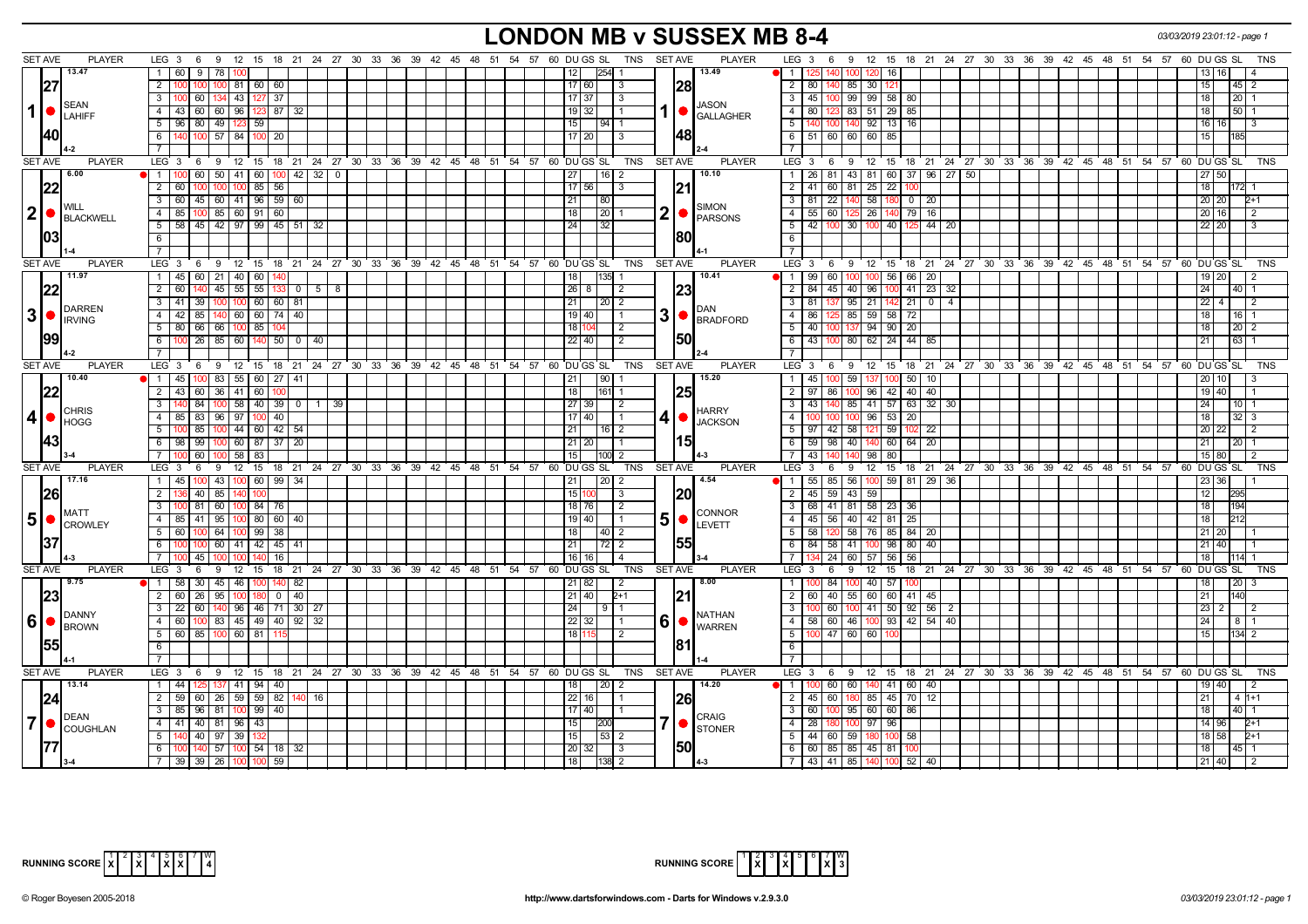## **LONDON MB v SUSSEX MB 8-4** *03/03/2019 23:01:27 - page 2*

| <b>SET AVE</b><br><b>PLAYER</b><br>9 12 15 18 21 24 27 30 33 36 39 42 45 48 51 54 57 60 DUGS SL<br>SET AVE<br><b>PLAYER</b><br>12 15 18 21 24 27 30 33 36 39 42 45 48 51 54 57 60 DU GS SL<br>LEG $3 \quad 6$<br>TNS<br>LEG 3<br>9<br>12.70<br>17.29<br>  60   21   30   83   60<br>96 97 90 32<br>81<br>$\bullet$ 1 60<br> 21<br>106<br>46<br>40<br>$\overline{1}$<br>100<br> 25 <br>32<br>45 99 45<br>15<br> 27 <br>2 125<br>60<br> 127  1<br>2<br>60 l<br>60 109<br>100 | TNS<br>20 32                       |
|----------------------------------------------------------------------------------------------------------------------------------------------------------------------------------------------------------------------------------------------------------------------------------------------------------------------------------------------------------------------------------------------------------------------------------------------------------------------------|------------------------------------|
|                                                                                                                                                                                                                                                                                                                                                                                                                                                                            |                                    |
|                                                                                                                                                                                                                                                                                                                                                                                                                                                                            | 17 32                              |
| $100$ 60 $\overline{56}$<br>17 56 <br>3 60<br>$\mathbf{3}$<br>60 I<br>$\vert$ 3<br>100 60<br>100<br>125<br>1001                                                                                                                                                                                                                                                                                                                                                            | 15<br>$56 \mid 3$                  |
| <b>TONY</b><br><b>ADRIAN</b><br> 8 <br>$80$ $\sim$ $\sim$ $\sim$<br>$45$ 56<br>17 56<br>$\overline{4}$<br>60<br>$\overline{4}$<br>60<br>93<br>100 40<br>48                                                                                                                                                                                                                                                                                                                 | 18 <sup>1</sup>                    |
| <b>I</b> HAMIT<br>60<br>$140$ 60   93  <br> 24 1<br>$102$ 28<br>5 64<br>60<br>$\overline{0}$<br>21<br>5<br>127<br>$\overline{0}$<br>140<br>$\overline{4}$                                                                                                                                                                                                                                                                                                                  | $20 \mid 4$                        |
| <b>85</b><br>l13l<br>100 100 140 72<br>15<br>60   140   60   43   92  <br>6 80<br>913<br>6<br>106                                                                                                                                                                                                                                                                                                                                                                          | 18 106                             |
|                                                                                                                                                                                                                                                                                                                                                                                                                                                                            |                                    |
| <b>SET AVE</b><br>9 12 15 18 21 24 27 30 33 36 39 42 45 48 51 54 57 60 DUGSSL<br><b>PLAYER</b><br>12 15 18 21 24 27 30 33 36 39 42 45 48 51 54 57 60 DUGS SL TNS<br><b>PLAYER</b><br>$LEG_3$ 6<br>TNS<br>SET AVE<br>LEG 3<br>9<br>- 6                                                                                                                                                                                                                                      |                                    |
| 3.40<br>7.40<br>$\sqrt{56}$ 36 32<br>$43$   27   10<br>55<br>55<br>59<br>94<br>60 43<br>.81<br> 24 32 <br>1   41<br>-2<br><b>H</b> 1<br>ΙW<br>100                                                                                                                                                                                                                                                                                                                          | 24 I                               |
| 24 <br> 20<br>$2 \mid 83$<br>$60$   21  <br>  96   48   53<br>20 53<br>$\overline{2}$<br>44<br>55<br>42 41                                                                                                                                                                                                                                                                                                                                                                 | 18<br>79 2                         |
| 25 60 93<br>82<br>60<br>81<br>$\overline{60}$<br>18 60<br>$\overline{\mathbf{3}}$<br>$85$ 60<br>3 <sup>1</sup><br>100 100<br>ROBBIE                                                                                                                                                                                                                                                                                                                                        | 18<br>96                           |
| <b>JORDAN</b><br> 9 ·<br> 9 <br>100 81 60 60 81 87 32<br>19 32 <br>$57$ 41 100 95 20<br>45<br>$-4$<br>4 I<br>IO LANGRIDGE<br><b>I</b> HAIN                                                                                                                                                                                                                                                                                                                                 | 18<br>$143 \quad 1$                |
| 5<br>5                                                                                                                                                                                                                                                                                                                                                                                                                                                                     |                                    |
| <u>1211</u><br>6<br>- 6                                                                                                                                                                                                                                                                                                                                                                                                                                                    |                                    |
|                                                                                                                                                                                                                                                                                                                                                                                                                                                                            |                                    |
| <b>SET AVE</b><br><b>PLAYER</b><br>LEG $3 \quad 6$<br>9 12 15 18 21 24 27 30 33 36 39 42 45 48 51 54 57 60 DUGS SL<br>TNS SET AVE<br><b>PLAYER</b><br>LEG $3 \quad 6$<br>9 12 15 18 21 24 27 30 33 36 39 42 45 48 51 54 57 60 DUGS SL                                                                                                                                                                                                                                      | <b>TNS</b>                         |
| 13.60<br>13.45<br>$\overline{22}$<br>65<br>60<br>60<br><b>1</b> 78<br>98<br>40<br>45<br>41<br>80 30<br>40<br>$\overline{1}$<br>20                                                                                                                                                                                                                                                                                                                                          | 18                                 |
| 24<br>140 140 40 40<br>$2 \ 100$<br>45 21 140 60 81<br>18<br>25<br>$45$   41   55<br>$\overline{2}$                                                                                                                                                                                                                                                                                                                                                                        | 19 40<br>$\overline{2}$            |
| 140 60 100 60 69 6 6<br>24<br>61<br>$97$ 140 57 6<br>3 60<br>$\vert$ 2<br>$\mathbf{3}$<br>61   60  <br>6                                                                                                                                                                                                                                                                                                                                                                   | 21<br>19 <sup>1</sup>              |
| SHANE<br>10 MILSON<br>10<br>81 27 43 66 100<br>41<br>$4 \overline{60}$<br>18<br>$124$ 1<br>$\overline{4}$<br>81<br> 41 <br>$100$ 21<br>$\overline{77}$<br>140 I<br><b>JENNINGS</b>                                                                                                                                                                                                                                                                                         | 20 77<br>l 2                       |
| 5 60 60 140 81 100 60<br>$117$ 60<br>97 180 40 60 40<br>5<br>$\frac{12}{2}$                                                                                                                                                                                                                                                                                                                                                                                                | 15<br>$841+1$                      |
| 152<br> 33 <br>6 45 85 81 100<br>12<br>180 83<br>190 1<br>6<br>81<br>125 32                                                                                                                                                                                                                                                                                                                                                                                                | 13 32<br>$2+1$                     |
| 19<br>7   40<br>85<br>$\overline{7}$<br>80<br>41<br>59 100<br>60<br>$\overline{0}$<br>-36<br>36<br>-3<br>81                                                                                                                                                                                                                                                                                                                                                                | 18 <sup>1</sup><br>80 1            |
| 18 21 24 27 30 33 36 39 42 45 48 51 54 57 60 DUGS SL<br>18 21 24 27 30 33 36 39 42 45 48 51 54 57 60 DUGS SL<br><b>SET AVE</b><br><b>TNS</b><br>SET AVE<br>LEG <sup>®</sup><br><b>PLAYER</b><br>LEG <sub>3</sub><br><b>PLAYER</b><br>12<br>9<br>12 <sup>2</sup><br>15<br>- 3<br>9<br>15<br>6                                                                                                                                                                               | TNS                                |
| 7.96<br>1 26<br>$93 \mid 43 \mid$<br>$135$ 97<br>42<br> 21 <br> 20 <br>10.20<br>85   40  <br>60<br>100 60<br>60 56 40<br>45                                                                                                                                                                                                                                                                                                                                                | 23 40                              |
| 25 <br> 23 <br>$25 - 40$<br>$94$ 55 91<br>$\sqrt{40}$<br>17140<br>58<br>$2^{\circ}$<br>$\overline{2}$<br>2<br>96<br>100                                                                                                                                                                                                                                                                                                                                                    | 15 <sup>1</sup><br>182 1           |
| 3   96   59   94   58   58   58   38   40<br> 23 40<br>$\mathbf{3}$<br>$100$ 41 81<br>$100$ 41 41 57 20                                                                                                                                                                                                                                                                                                                                                                    | 24 <sup>1</sup><br>20 <sub>2</sub> |
| <b>JOSHUA</b><br>LIAM<br>11<br>100 85 59 36 85 45<br>$-53$<br>20 45 <br>$\overline{4}$<br>40   96  <br>44<br>4   91<br>100<br>LANGRIDGE<br>+40 ·<br>$\blacksquare$ lent                                                                                                                                                                                                                                                                                                    | 18 <sup>1</sup><br>$28$   2        |
| 100 45 76 40<br>$-5$<br>60 100<br>$18$ 40<br>$\mathbf 0$<br>51<br>100<br>-3<br>140<br>140 43                                                                                                                                                                                                                                                                                                                                                                               | $18 \mid 3$<br>18 <sup>1</sup>     |
| 10 <br>103<br>6<br>6                                                                                                                                                                                                                                                                                                                                                                                                                                                       |                                    |
|                                                                                                                                                                                                                                                                                                                                                                                                                                                                            |                                    |
| $LEG_3$ 6<br>9 12 15 18 21 24 27 30 33 36 39 42 45 48 51 54 57 60 DUGS SL<br><b>TNS</b><br><b>SET AVE</b><br><b>PLAYER</b><br>12 15 18 21 24 27 30 33 36 39 42 45 48 51 54 57 60 DUGS SL<br><b>SET AVE</b><br><b>PLAYER</b><br>LEG <sub>3</sub><br>- 6<br>9                                                                                                                                                                                                                | <b>TNS</b>                         |
| 15.65<br>17.17<br>$75$ 97 12<br> 12 <br>$46 \mid 86$<br>$\bullet$ 1 60<br>85<br>l 60 l<br>21<br>45<br>139 44<br>$\mathbf{1}$<br>-41<br>100                                                                                                                                                                                                                                                                                                                                 | 21 86                              |
| <u> 24</u><br>18<br><b>1251</b><br>28<br>2<br>95<br>72<br>26<br>81<br>9<br>72 I<br><b>I</b> 3                                                                                                                                                                                                                                                                                                                                                                              | 18<br>28 3                         |
| 56<br>18<br>24<br>$\mathbf{3}$<br>60<br>3<br>36<br>26<br>185 2<br>60<br>45<br>-30                                                                                                                                                                                                                                                                                                                                                                                          | 18 56<br>$2+1$                     |
| $12$ $\bullet$ $\frac{1}{WINZAR}$<br>$12 \bullet  _{\text{EVES}}^{\text{PAUL}}$<br>$10$   10<br>$70 \mid 24$<br>55<br>18<br>$ 122 $ 1<br>96<br>4   85<br>45<br>$\overline{4}$<br>81<br>65 I                                                                                                                                                                                                                                                                                | 19 10                              |
| 20<br> 16 20<br>$5 \t 83$<br>58<br>l 3<br>5<br>64<br>100 84<br>121<br>10U<br><b>100</b>                                                                                                                                                                                                                                                                                                                                                                                    | 15 <sup>1</sup><br>$32 \mid 3$     |
| 142<br>$32 \mid 44 \mid 48$<br>94<br>20 48<br>95<br>60 100 23 31<br>6   83<br>60 I<br>1001                                                                                                                                                                                                                                                                                                                                                                                 | $32 \mid 2$<br>21 <sub>1</sub>     |
| $\frac{59}{56}$ 55 60 100 57 60<br>100 60 100 50 10<br> 19 10 <br>7 100 81<br>IЗ                                                                                                                                                                                                                                                                                                                                                                                           | $1110$ 1<br>18                     |

| OP:<br><b>Cost</b>                                                         | 127.13<br><b>OF</b>                                             |
|----------------------------------------------------------------------------|-----------------------------------------------------------------|
| <b>RUNNING SCORE</b><br>.<br>.<br>.<br>K I X I 8<br>$\mathbf{L}$<br>.<br>. | 12M<br><b>RUNNING SCORE</b><br>. <b>.</b><br>.<br>. .<br>.<br>. |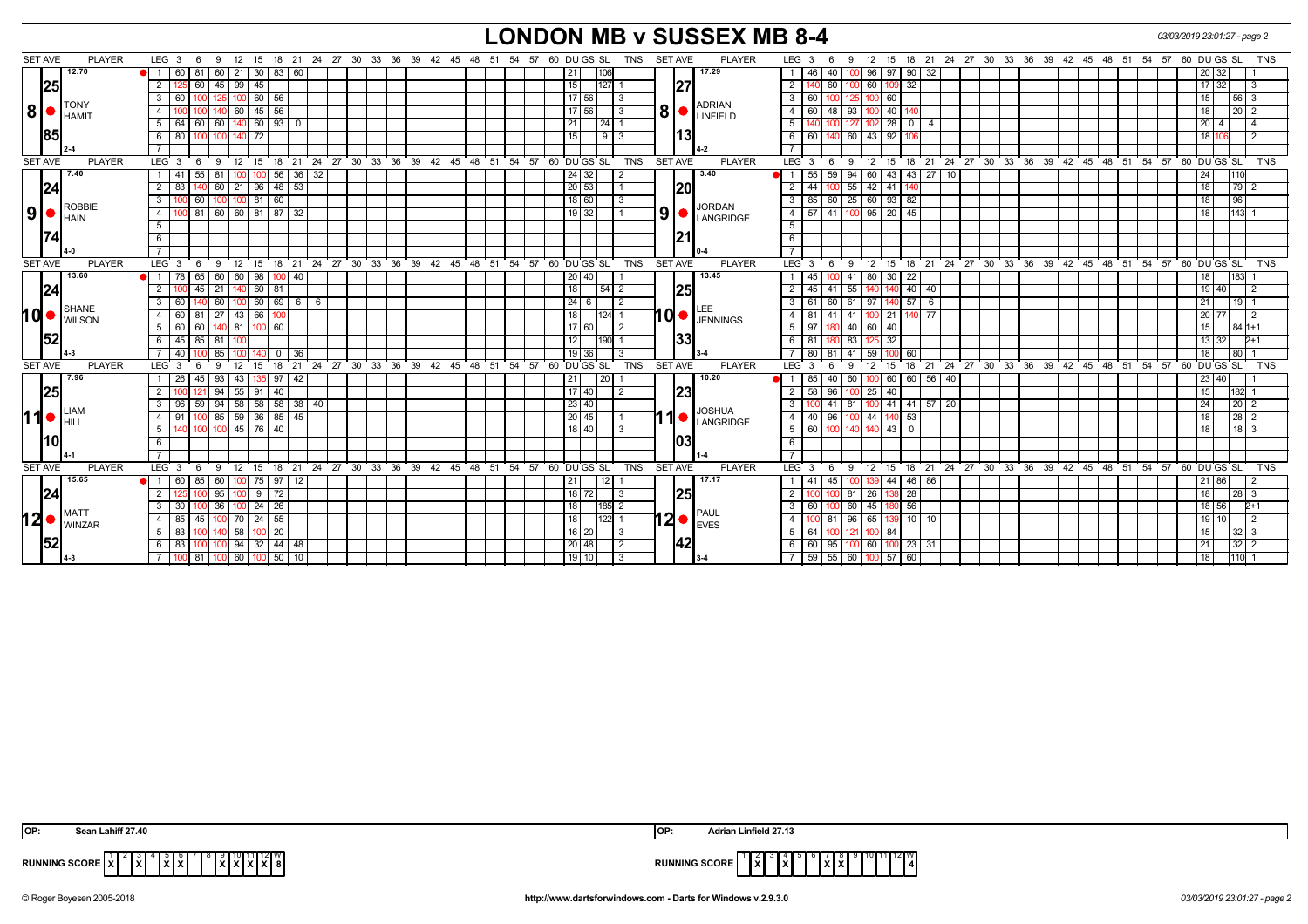## **LONDON MB v SUSSEX MB 8-4** *03/03/2019 23:01:38 - page 3*

| <b>LONDON MB</b>    |     |             |             |            |             |            |             |            |      |            |             | <b>SUSSEX MB</b>     |     |             |                |            |                  |            |                  |     |      |     |             |
|---------------------|-----|-------------|-------------|------------|-------------|------------|-------------|------------|------|------------|-------------|----------------------|-----|-------------|----------------|------------|------------------|------------|------------------|-----|------|-----|-------------|
| <b>PLAYER</b>       | W/L | <b>LWON</b> | <b>LOST</b> | <b>AVE</b> | <b>TAVE</b> | <b>PTS</b> | <b>DRTS</b> | <b>TON</b> | TON+ | 180        | <b>TONS</b> | <b>PLAYER</b>        | W/L | <b>LWON</b> | <b>LOST</b>    | <b>AVE</b> | <b>TAVE</b>      | <b>PTS</b> | <b>DRTS</b>      | TON | TON+ | 180 | <b>TONS</b> |
| Sean Lahiff         |     |             |             | 27.40      | 13.47       | 2658       |             |            |      | -0         |             | Jason Gallagher      |     |             |                | 28.48      | 13.49            | 2706       |                  |     |      |     |             |
| Will Blackwell      |     |             |             | 22.03      | 6.00        | 2357       | 107         |            |      |            |             | l Simon Parsons      | W   |             |                | 21.80      | 10.10            | 2333       | 107              |     |      |     | $8 + 1$     |
| Darren Irving       |     |             |             | 22.99      | 11.97       | 2851       | 124         |            |      |            |             | Dan Bradford         |     |             |                | 23.50      | 0.4 <sup>2</sup> | 2867       | $\overline{122}$ |     |      |     |             |
| Chris Hogg          |     |             |             | 22.43      | 0.40        | 3140       | 140         |            |      |            |             | Harry Jackson        |     |             |                | 25.15      | 15.20            | 3445       | 137              |     |      |     |             |
| <b>Matt Crowley</b> |     |             |             | 26.37      | 17.16       | 3375       | 128         |            |      | - ( )      |             | <b>Connor Levett</b> |     |             |                | 20.55      | 4.54             | 2692       | 131              |     |      |     |             |
| Danny Brown         |     |             |             | 23.55      | 9.75        | 2496       | 106         |            |      |            | 8+          | Nathan Warren        |     |             |                | 21.81      | 8.00             | 2203       | 101              |     |      |     |             |
| Dean Coughlan       |     |             |             | 24.77      | 13.14       | 3096       | 125         |            |      | - ( )      |             | <b>Craig Stoner</b>  |     |             |                | 26.50      | 14.20            | 3418       | 129              |     |      |     | $11+3$      |
| Tony Hamit          |     |             |             | 25.85      | 12.70       | 2740       | 106         |            |      |            |             | Adrian Linfield      | W   |             |                | 27.13      | 17.29            | 2930       | 108              |     |      |     |             |
| Robbie Hain         |     |             |             | 24.74      | 7.40        | 2004       | 81          |            |      |            |             | Jordan Langridge     |     |             |                | 20.21      | 3.40             | 1576       | 78               |     |      |     |             |
| Shane Wilson        |     |             |             | 24.52      | 13.60       | 3139       | 128         |            |      | $^{\circ}$ |             | Lee Jennings         |     |             |                | 25.33      | 13.45            | 3141       | 124              |     |      |     | $10+2$      |
| Liam Hill           | W   |             |             | 25.10      | 7.96        | 2485       | 99          |            |      | - ( )      |             | Joshua Langridge     |     |             |                | 23.03      | 10.20            | 2257       |                  |     |      |     |             |
| <b>Matt Winzar</b>  | W   |             |             | 24.52      | 15.65       | 3188       | 130         | 14         |      | $\Omega$   |             | <b>Paul Eves</b>     |     |             |                | 25.42      | 17.17            | 3305       | 130              |     |      |     | $15 + 1$    |
| <b>TOTALS</b>       |     |             |             | 24.46      | 0.00        | 33529      | 1371        |            | 23   |            | $125 + 7$   | TOTALS               |     | 31          | 4 <sup>1</sup> | 24.17      | 0.00             | 32873      | 1360             |     |      |     | 116+7       |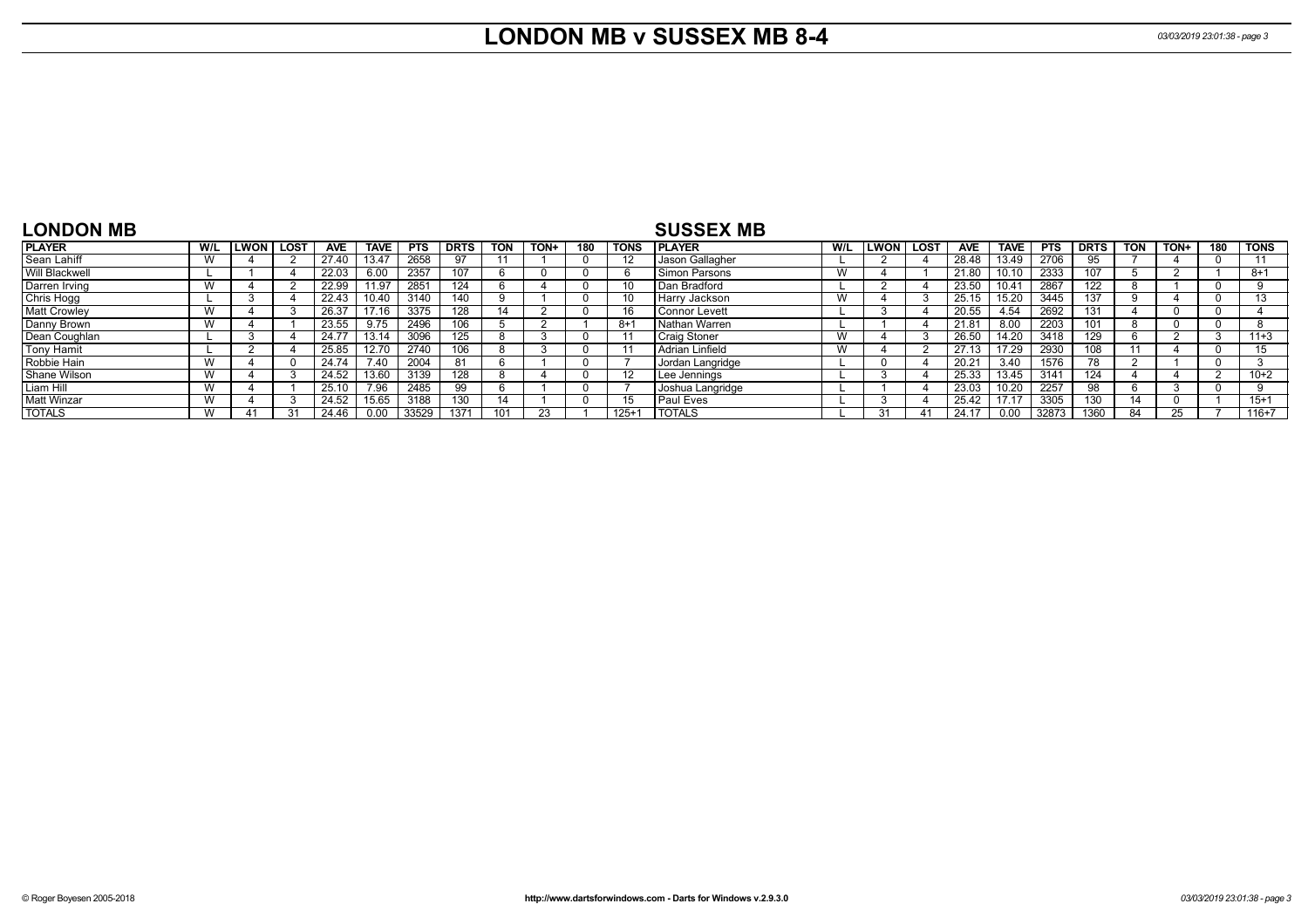# **LONDON WB v SUSSEX WB 6-0** *03/03/2019 23:00:52 - page 1*

| <b>PLAYER</b><br><b>SET AVE</b>                                   | LEG <sub>3</sub>                                    | - 6                  | - 12<br>-9                                           | 15           | 18                      | 21           |                            |             |          | 24 27 30 33 36 39 42 45 48 51 54 57                    |                |    |              |            |          |                 | 60 DU GS SL       | <b>TNS</b>     | <b>SET AVE</b> |                        | <b>PLAYER</b>                  |                | LEG <sub>3</sub>      | -6                                        | 12<br>9                | 15                                                  |                        |                  |                 |           |          |    |                                  |                           |             |       | 18  21  24  27  30  33  36  39  42  45  48  51  54  57  60  DU  GS  SL |       |                  | <b>TNS</b> |
|-------------------------------------------------------------------|-----------------------------------------------------|----------------------|------------------------------------------------------|--------------|-------------------------|--------------|----------------------------|-------------|----------|--------------------------------------------------------|----------------|----|--------------|------------|----------|-----------------|-------------------|----------------|----------------|------------------------|--------------------------------|----------------|-----------------------|-------------------------------------------|------------------------|-----------------------------------------------------|------------------------|------------------|-----------------|-----------|----------|----|----------------------------------|---------------------------|-------------|-------|------------------------------------------------------------------------|-------|------------------|------------|
| 1.00                                                              | 39                                                  | 41                   | 35<br>26                                             | 80           | 45                      | 33   81      |                            | 3   98   20 |          |                                                        |                |    |              |            |          | 31 20           |                   |                |                |                        | 1.00                           |                | 26                    |                                           | 41                     | 45                                                  | 43                     | 28 41 60 59      |                 |           | 25       |    |                                  |                           |             |       | 33                                                                     |       | 85               |            |
| 117<br><b>JANE</b><br>1<br><b>BIGGS</b><br> 28                    | $\overline{2}$<br>26                                |                      | 83<br>41                                             |              | 28   95   42   46       |              | 40                         |             |          |                                                        |                |    |              |            |          | 26 40           |                   |                |                | 14                     |                                |                | 2   60                | 41                                        | 41 60                  |                                                     | $22$ 41 41             | 85               |                 |           |          |    |                                  |                           |             |       | 24                                                                     |       | 110              |            |
|                                                                   | 98<br>$\overline{\phantom{a}3}$                     | 66                   | 45                                                   |              | 45   81   60   67       |              |                            | $0 \mid 32$ |          |                                                        |                |    |              |            |          | 30 32           |                   |                |                |                        | <b>DISNEY</b><br><b>DUNBAR</b> |                |                       | $3$   24   81   85   55                   |                        | 100 39                                              |                        | $7 \mid 38 \mid$ | 66              |           |          |    |                                  |                           |             |       | 30                                                                     |       | $6 \overline{6}$ |            |
|                                                                   | $\overline{4}$                                      |                      |                                                      |              |                         |              |                            |             |          |                                                        |                |    |              |            |          |                 |                   |                |                | 197                    |                                | $\overline{4}$ |                       |                                           |                        |                                                     |                        |                  |                 |           |          |    |                                  |                           |             |       |                                                                        |       |                  |            |
|                                                                   | 5 <sup>5</sup>                                      |                      |                                                      |              |                         |              |                            |             |          |                                                        |                |    |              |            |          |                 |                   |                |                |                        |                                |                | 5                     |                                           |                        |                                                     |                        |                  |                 |           |          |    |                                  |                           |             |       |                                                                        |       |                  |            |
| <b>SET AVE</b><br><b>PLAYER</b>                                   | $LEG \ 3$                                           | - 6                  | 9<br>- 12                                            | 15           | ີ 18                    | 21           |                            |             |          | 24 27 30 33 36 39 42 45 48 51 54 57 60 DUGS SL         |                |    |              |            |          |                 |                   | <b>TNS</b>     | <b>SET AVE</b> |                        | <b>PLAYER</b>                  |                | LEG 3                 | -6<br>-9                                  | 12                     |                                                     |                        |                  |                 |           |          |    |                                  |                           |             |       | 15 18 21 24 27 30 33 36 39 42 45 48 51 54 57 60 DUGS SL                |       |                  | <b>TNS</b> |
| 6.00                                                              | 60                                                  | 60                   | 0 60                                                 |              | -81                     | 20 I         | 20<br>$\mathbf{0}$         |             |          |                                                        |                |    |              |            |          | 27 20           |                   |                |                |                        | 5.88                           |                | 95                    | 85 68 66                                  |                        | 23                                                  | 28                     | $40$ 51          |                 |           |          |    |                                  |                           |             |       | 24                                                                     |       | 45               |            |
| 117<br><b>I</b> SHAZ                                              | $2 \mid 41$                                         | 85<br>43   60        |                                                      |              |                         |              | 5   60   97   15   35   60 |             |          |                                                        |                |    |              |            |          | 30 60           |                   |                |                |                        |                                |                | 13<br>2 <sup>1</sup>  |                                           | $-41$<br>$-41 -$       |                                                     | 15 41 40 59 30 57      |                  |                 |           |          |    |                                  |                           |             |       | 30                                                                     |       | 64               |            |
| $\boldsymbol{2}$<br>$\bigcup$ DEBOO                               | $3 \mid 41$                                         | 60<br>45<br>$100$ 36 |                                                      | 43 100       |                         |              |                            |             |          |                                                        |                |    |              |            | 21       | 76              |                   | 2 <sub>1</sub> | CLAIRE<br>KING |                        |                                | $3 \mid 85$    | $15 \mid 28 \mid$     | 10                                        |                        | 103                                                 |                        |                  |                 |           |          |    |                                  |                           |             | 21    |                                                                        |       | 3                |            |
| <b>98</b> COSTELLO                                                | $4 \mid 43$                                         | 81.                  | $59$ 40                                              | 45           | $100$ 86 27             |              |                            |             |          |                                                        |                |    |              |            |          | 24              | 20                |                |                |                        | 1881                           |                | 45                    | 26                                        |                        |                                                     | 125 83 39 40 87 0      |                  | $\overline{56}$ |           |          |    |                                  |                           |             |       |                                                                        | 27 56 |                  |            |
|                                                                   | $5 \mid 26$                                         |                      | 60 85                                                | 40           | $60$ 41 $\overline{71}$ |              |                            | 0 1 1 0 1   | - 8      |                                                        |                |    |              |            |          | 32 8            |                   |                |                |                        | $2 - 3$                        |                | 5 <sup>1</sup><br>111 | 41                                        | 41 68 66               |                                                     | 85 45 49               |                  | $11$ 48         |           |          |    |                                  |                           |             |       | 30 <sup>1</sup>                                                        |       | 36               |            |
| <b>SET AVE</b><br><b>PLAYER</b>                                   | LEG <sub>3</sub>                                    |                      | 12<br>-9                                             | 15           | 18                      | 21           | 27<br>24                   |             |          | 30 33 36 39 42 45 48 51                                |                |    |              |            | 54 57    |                 | 60 DU GS SL       | <b>TNS</b>     | <b>SET AVE</b> |                        | <b>PLAYER</b>                  |                | LEG 3                 | -6<br>9                                   | 12                     | 15                                                  | 21<br>18               | 24               |                 |           |          |    | 27 30 33 36 39 42 45 48 51 54 57 |                           |             |       | 60 DU GS SL                                                            |       |                  | <b>TNS</b> |
| 5.20<br>l16l<br><b>CARLY</b><br>3<br><b>TOWNSEND</b><br><b>89</b> |                                                     | 26                   | 55<br>-45                                            |              | 81   30                 | 82 39        | 43                         |             |          |                                                        |                |    |              |            |          | 27 43           |                   |                |                |                        | 1.38                           |                | 53                    | 90                                        | 22 <sub>1</sub><br>138 | 28                                                  | 48                     | $82$ 24          | $\mathbf{0}$    |           |          |    |                                  |                           |             |       | 27                                                                     |       | 16               |            |
|                                                                   | 2 8 8 3                                             | 83                   | 11   11   18   30   26   60   24   30   44   31   43 |              |                         |              |                            |             |          |                                                        |                |    |              |            | 42 7     |                 |                   |                | 13             | <b>BRIDGET</b>         |                                | $2 \mid 66$    | 41                    |                                           |                        | 45   44   28   21   26   45   41   80   24   21   0 |                        |                  |                 |           |          |    |                                  |                           |             | 39    |                                                                        | 19    |                  |            |
|                                                                   | $\overline{\phantom{a}3}$                           | 140 I                | 140 41 20 10 10                                      |              |                         |              |                            |             |          |                                                        |                |    |              |            |          | 20 10           |                   | -3             | 31             | <b>GUILFORD</b><br>189 |                                |                | $3 \mid 27$           | 22 29 26 22 85 30                         |                        |                                                     |                        |                  |                 |           |          |    |                                  |                           |             |       | 21                                                                     |       | 260              |            |
|                                                                   | $\overline{4}$                                      |                      |                                                      |              |                         |              |                            |             |          |                                                        |                |    |              |            |          |                 |                   |                |                |                        |                                |                | 4                     |                                           |                        |                                                     |                        |                  |                 |           |          |    |                                  |                           |             |       |                                                                        |       |                  |            |
|                                                                   | $5-1$                                               |                      |                                                      |              |                         |              |                            |             |          |                                                        |                |    |              |            |          |                 |                   |                |                |                        |                                |                | 5                     |                                           |                        |                                                     |                        |                  |                 |           |          |    |                                  |                           |             |       |                                                                        |       |                  |            |
| <b>PLAYER</b><br><b>SET AVE</b>                                   | LEG <sub>3</sub>                                    | 6                    | $9 \quad 12$                                         |              |                         |              |                            |             |          | 15 18 21 24 27 30 33 36 39 42 45 48 51 54 57 60 DUGSSL |                |    |              |            |          |                 |                   | <b>TNS</b>     | <b>SET AVE</b> |                        | <b>PLAYER</b>                  |                | LEG 3                 | 6<br>9                                    | 12                     |                                                     |                        |                  |                 |           |          |    |                                  |                           |             |       | 15 18 21 24 27 30 33 36 39 42 45 48 51 54 57 60 DUGS SL                |       |                  | <b>TNS</b> |
| 3.80                                                              | 60                                                  | 81<br>-41            | l 41                                                 | 45 I         | 58<br>$57$ 43 22        | 60 59        | 36                         |             |          |                                                        |                |    |              |            |          | 27 <br> 33 40   | 20                |                |                |                        | 2.22<br>14<br>HAYLEY           |                |                       | 21                                        | 45<br>45               | 41                                                  | 60   71   70           |                  | 48              |           |          |    |                                  |                           |             |       |                                                                        | 27 48 |                  |            |
| 13 <br>LYNNE                                                      | 2 <sup>1</sup><br>26                                | 79                   | 33<br>$43 \mid 41$<br>17<br>140 25                   |              |                         |              |                            | 60 57       | 40       |                                                        |                |    |              |            |          |                 |                   |                |                |                        |                                |                | $2 \mid 60$           | 60 26                                     | 26                     | 41                                                  | 45                     | 45 60            |                 | $28$ 70 0 |          |    |                                  |                           |             |       | 33                                                                     |       | 40               |            |
| $\boldsymbol{4}$<br>BIONDINI                                      | 3 <sup>1</sup><br>45                                | 34                   |                                                      | $26$ 45 $25$ |                         | 18           |                            |             |          |                                                        |                |    |              |            | 27       |                 | 126               | 41             |                | <b>GATFORD</b>         |                                | $3 \mid 85$    | $26$ 58 60            |                                           | 60                     |                                                     | $58$   24              | 8                |                 |           |          |    |                                  |                           |             | 26    | 8                                                                      |       |                  |            |
|                                                                   | 52<br>4 I                                           | 26                   | 100 24                                               | 60           | 41                      | 85 5         |                            | 68 40       |          |                                                        |                |    |              |            |          | 28 40           |                   |                |                | 114<br>12-3            |                                |                | 45                    | 22                                        | 45 85                  | 50                                                  | 35                     | $26$ 81          | $11$ 43         |           |          |    |                                  |                           |             |       | 30                                                                     |       | 58               |            |
|                                                                   | 43<br>5 I                                           | 43                   | 25                                                   | 31           | 83                      | 22           | 33                         | 20          | $\Omega$ | 10                                                     | 0 <sup>1</sup> |    | $\mathbf{0}$ | $^{\circ}$ | -5<br>-5 | 57 5            |                   |                |                |                        |                                |                |                       |                                           | 8                      | 30                                                  | 28<br>45 I             | 41               | 45              | 45        | 60<br>43 | 40 | $\mathbf 0$                      | $\vert$ 30<br>$\mathbf 0$ | $\mathbf 0$ | - 6   | 54                                                                     |       | $\overline{4}$   |            |
| <b>SET AVE</b><br><b>PLAYER</b>                                   | LEG <sub>3</sub>                                    | -6                   | -9<br>12                                             | 15           | 18                      | 21           | 27<br>24                   | 30          | 33       | 36<br>39                                               | $42^{\circ}$   | 45 | 48           | 51         |          |                 | 54 57 60 DU GS SL | <b>TNS</b>     | <b>SET AVE</b> |                        | <b>PLAYER</b>                  |                | LEG 3                 | -6<br>$\mathbf{Q}$                        | 12                     | 15                                                  | 21<br>18               | 24               | 27              | 30        | 33<br>36 | 39 | 42 45                            | 48                        | $-51$       | 54.57 | 60 DU GS SL                                                            |       |                  | <b>TNS</b> |
| 3.00<br> 20                                                       | -26                                                 | 60                   | DI 85                                                | 60           | 60                      | $36 \mid 34$ |                            | $0 \mid 40$ |          |                                                        |                |    |              |            |          | $\boxed{28}$ 40 |                   |                |                | 15                     | 1.19                           |                | -81                   |                                           | 60                     | 22                                                  | 60<br>-41              | 28               | l 47 l          | - 5       |          |    |                                  |                           |             |       | 30                                                                     |       | 75               |            |
| NIKKI                                                             | 22<br>2 I                                           | 45                   | 60                                                   |              | 60   81                 | $97 \mid 36$ |                            |             |          |                                                        |                |    |              |            |          | 24 36           |                   |                |                |                        | <b>CRYSTAL</b>                 |                | 45<br>2 <sup>1</sup>  | 85 41 41                                  |                        | $30 \mid 28 \mid$                                   | 41                     |                  |                 |           |          |    |                                  |                           |             |       | 21                                                                     |       | 190              |            |
| 5 <br>PATTEM                                                      | $3 \mid 43$                                         | 81                   | 65 100                                               |              | 60   60   92            |              |                            |             |          |                                                        |                |    |              |            |          | $21$ 92         |                   |                | 5 <sub>1</sub> |                        | <b>WOODROW</b>                 |                | $3 \mid 43 \mid$      | 26 119 41                                 |                        | $24 \ 60$                                           | 60                     |                  |                 |           |          |    |                                  |                           |             |       | 21                                                                     |       | 128              |            |
| 1591                                                              | $\overline{4}$                                      |                      |                                                      |              |                         |              |                            |             |          |                                                        |                |    |              |            |          |                 |                   |                |                | 42                     |                                |                | $\overline{4}$        |                                           |                        |                                                     |                        |                  |                 |           |          |    |                                  |                           |             |       |                                                                        |       |                  |            |
|                                                                   | 5                                                   |                      |                                                      |              |                         |              |                            |             |          |                                                        |                |    |              |            |          |                 |                   |                |                |                        |                                |                | 5                     |                                           |                        |                                                     |                        |                  |                 |           |          |    |                                  |                           |             |       |                                                                        |       |                  |            |
| <b>SET AVE</b><br><b>PLAYER</b>                                   | LEG <sub>3</sub>                                    | -6                   | -9<br>12                                             | 15           | 18                      | 21           | 27<br>24                   |             |          | 30 33 36 39 42                                         |                | 45 | 48           | 51         | 54<br>57 |                 | 60 DU GS SL       | <b>TNS</b>     | <b>SET AVE</b> |                        | <b>PLAYER</b>                  |                | LEG <sub>3</sub>      | -9                                        | 12                     | 15                                                  | 18<br>21               | 24               | $27 \cdot 30$   |           |          |    | 33 36 39 42 45                   |                           | $48 \t 51$  | 54 57 | 60 DU GS SL                                                            |       |                  | <b>TNS</b> |
| 1.21                                                              |                                                     |                      | 54<br>30                                             | 45 I         | 85                      | 51           | 42<br>-32                  |             |          |                                                        |                |    |              |            |          | 27 32           |                   |                |                |                        | 2.36                           |                | 9                     | 45                                        | 58<br>45               | 65                                                  | 13<br>85               | -20              |                 |           |          |    |                                  |                           |             |       | 24                                                                     |       | 161              |            |
| <b>IDEE</b>                                                       | 2 <sup>1</sup><br>43                                | 26 <sup>1</sup>      |                                                      |              |                         |              | 45 41 41 22 85 85 52 61    |             |          |                                                        |                |    |              |            |          | 30 61           |                   |                |                |                        | 16<br><b>ELAINE</b>            |                | 36<br>2 <sup>1</sup>  | 84   34   31   29   58   41   60   84   9 |                        |                                                     |                        |                  |                 |           |          |    |                                  |                           |             |       | 30                                                                     |       | 35               |            |
| 6<br>BELCHER                                                      | 3   85   66   41   79   23   30   55   28   74   20 |                      |                                                      |              |                         |              |                            |             |          |                                                        |                |    |              |            |          | 29 20           |                   |                | 6              |                        | <b>CHAPMAN</b>                 |                | 3 I<br>136            |                                           |                        |                                                     | $0$ 80 45 5 48 37 40 5 |                  |                 |           |          |    |                                  |                           |             |       | 27                                                                     |       | $5 \mid 2$       |            |
| 48                                                                | $\overline{4}$                                      |                      |                                                      |              |                         |              |                            |             |          |                                                        |                |    |              |            |          |                 |                   |                |                | 107                    |                                | $\overline{4}$ |                       |                                           |                        |                                                     |                        |                  |                 |           |          |    |                                  |                           |             |       |                                                                        |       |                  |            |
|                                                                   | 5 <sup>5</sup>                                      |                      |                                                      |              |                         |              |                            |             |          |                                                        |                |    |              |            |          |                 |                   |                |                |                        | $I_{0-3}$                      |                | 5 <sup>1</sup>        |                                           |                        |                                                     |                        |                  |                 |           |          |    |                                  |                           |             |       |                                                                        |       |                  |            |

 **X X** 6 **X** W



**RUNNING SCORE**  $\begin{bmatrix} 1 & 2 & 3 \\ X & X & X \end{bmatrix}$